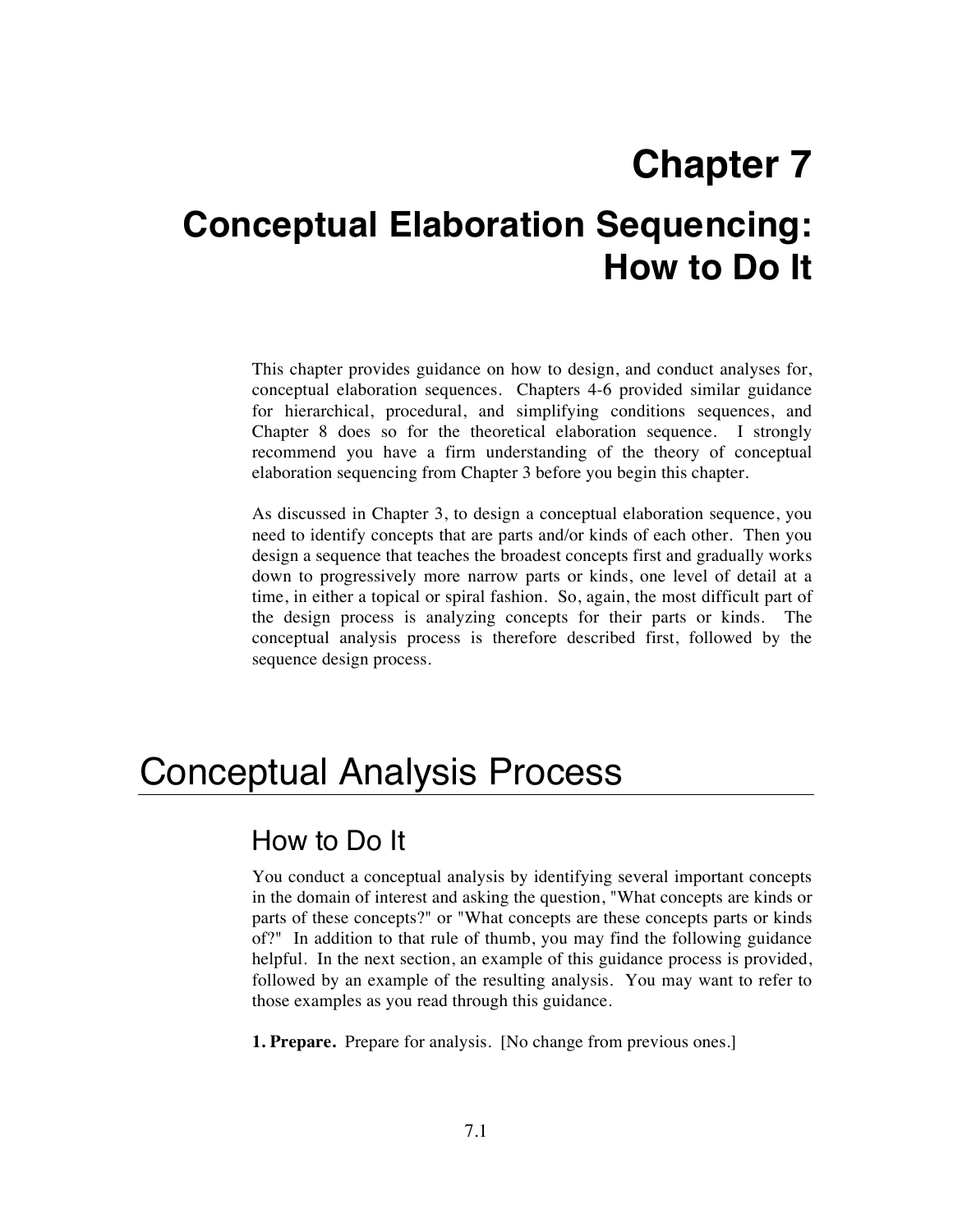- Establish rapport with a SME. Again, try to have a SME who also has experience teaching the content domain of interest to the target student population, so you can easily identify the concepts that the learners should already know.
- Identify the nature of the content domain in general.
- Identify the characteristics of the learners in general.
- Identify the delivery constraints of the instruction in general.

**2. Analyze and select concepts.** Identify all the concepts that the learner needs or wants to learn. This can be done by using the following substeps.

- 2.1 Make sure the SME understands the definition of a concept as a class of objects, events, or ideas that have either characteristics or functions in common. Also, make sure the SME understands the notions of superordinate, coordinate, and subordinate relationships among concepts, and the notion of parts-ordinate and kinds-ordinate varieties of those relationships (see Figures 7.1 and 7.2 for examples of those varieties of relationships.
- 2.2 Help the SME identify some of the more general and inclusive concepts in the content domain to be taught.
- 2.3 For each of the concepts identified in Step 2.2, help the SME to derive both a parts-conceptual structure (see Figure 7.1) and at least one kinds-conceptual structure (see Figure 7.2).

Parts. This can be done by dividing each concept into its most general parts, and then each of those parts into its parts, and so on until you reach the level of detail and complexity that the learner needs or wants to learn.

- The traditional tree diagram is difficult to draw and revise, so I recommend representing the conceptual structure in outline form, as is shown in Figures 7.1 and 7.2.
- Of course, it is possible that the learner does not need or want the concept broken down at all into parts.

You should also consider what concept your initial concept is a part of, and decide whether or not it should be included. In this way, you analyze down from the concept and possibly up from the concept, depending on whether or not you started with a broad enough concept.

• Please note that unlike a learning hierarchy (see Chapter 4), going further down in a parts-conceptual structure does not increase the likelihood of the concept being entry knowledge for the learners.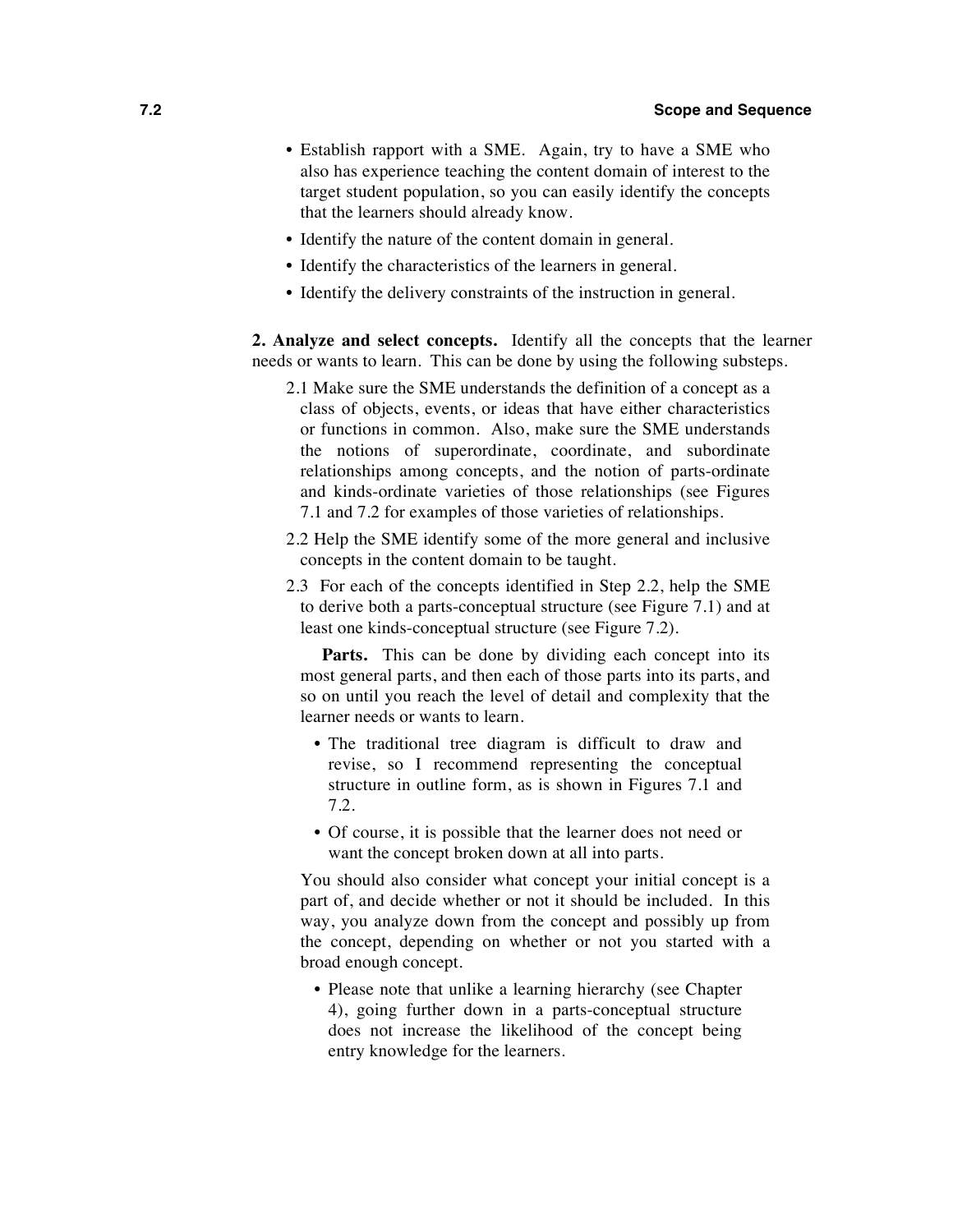#### **Chapter 7: Conceptual Elaboration Sequencing 7.3**

**Kinds.** The same process should be used for one or more kinds-conceptual structures: dividing each concept into its most general kinds, and then each of those kinds into its kinds, and so on to the desired level of detail.

- There is usually more than one dimension, or way, in which a concept can be divided into kinds. For example, trees can be divided according to their genus (oaks, maples, etc.) or their size (seedlings, saplings, etc.), or their climate (tropical, subtropical, etc.).
- It could be that no kinds of a given concept are of relevance to the learner, or it could be that five dimensions of kinds are all relevant.
- Each conceptual structure should generally be outlined on a different piece of paper, to avoid confusion and to make it easier to add concepts to it.
- 2.4 Help the SME check to make sure that all concepts identified are appropriate to include in this course and that no important concepts have been left out.

**3. Select the organizing structure.** Select one of the conceptual structures to provide the sequencing "skeleton" for the course or curriculum. It is called the "organizing structure." (Other conceptual structures or individual concepts will later be "fleshed" onto relevant parts of that skeleton.) This can be done by using the following substeps.

- 3.1 Help the SME to decide which conceptual structure contains the most inclusive and important of all the concepts that were selected in Step 2 (i.e., which conceptual structure has the concepts that subsume the greatest number of all the concepts for the course, and includes the most important concepts in relation to the goals of the course). Also, help the SME to decide if a table could be created that would serve as a good skeleton for the sequence of the course or curriculum.
	- Sometimes, the most important concepts are identified by a table (or matrix), where each dimension of the table is taken from a single row of a different conceptual structure. The intersection of the two dimensions identifies a third set of concepts that are subordinate to each of the two dimensions. For example, Darlington (1975) identified two different kinds-conceptual structures for statistics: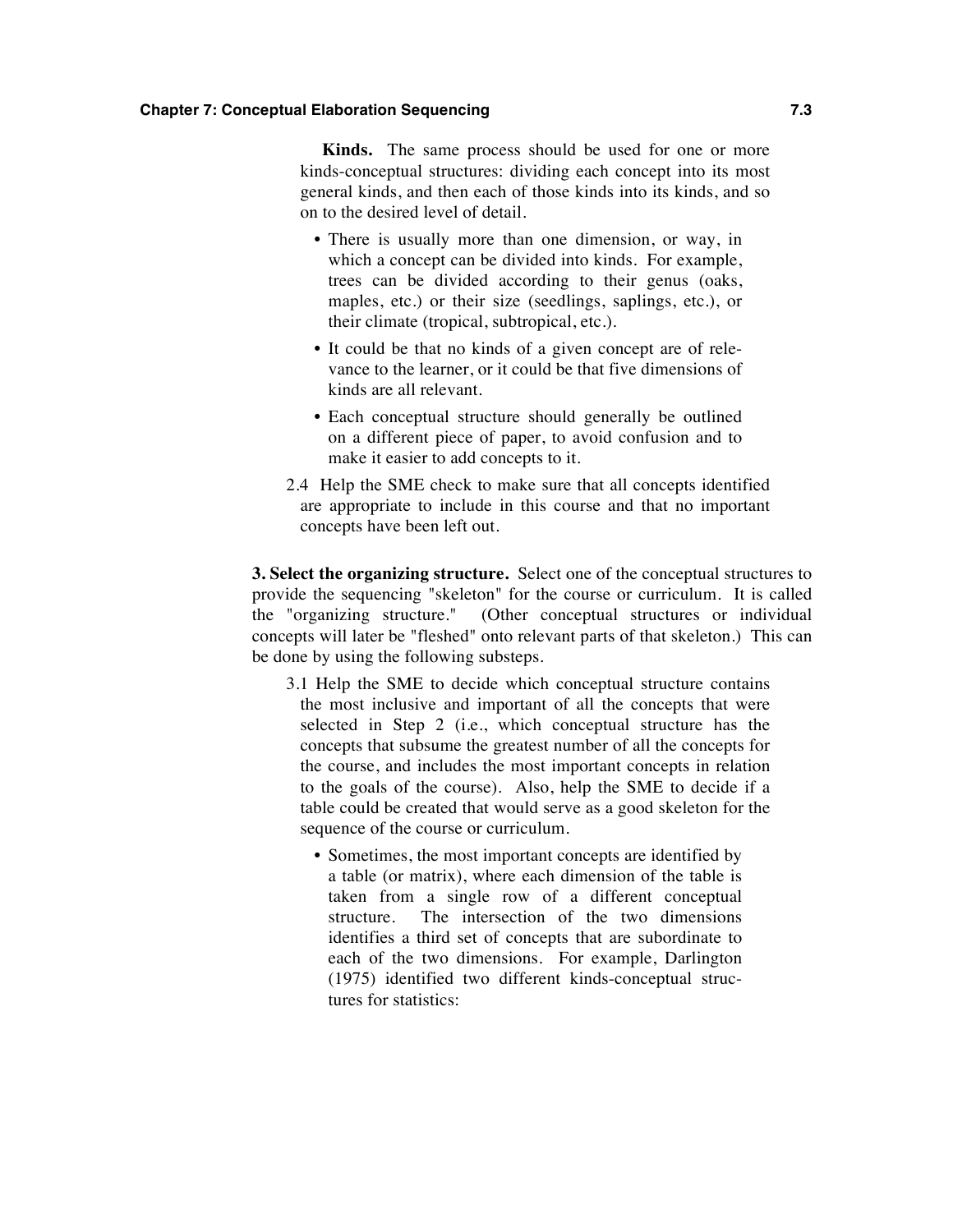

And for hypothesis testing, he identified statistics for one unknown value, two unknown values, and three or more unknown values of a parameter. He then sequenced a statistics textbook around the table formed by crossing the two conceptual structures:

|                                 | Elevation | Spread | Proportion | Relationship |
|---------------------------------|-----------|--------|------------|--------------|
| Description                     |           |        |            |              |
| Estimation                      |           |        |            |              |
| <b>Hypothesis</b><br>Testing 1  |           |        |            |              |
| <b>Hypothesis</b><br>Testing 2  |           |        |            |              |
| <b>Hypothesis</b><br>Testing 3+ |           |        |            |              |

Each of the cells in this table represents a different kind of statistical methods, except for the one in the lowest right corner, according to Darlington. As you will see later, there will not necessarily be exactly one chapter per cell of the table, because some cells have a lot more supporting content to be learned than do others (see Step 4).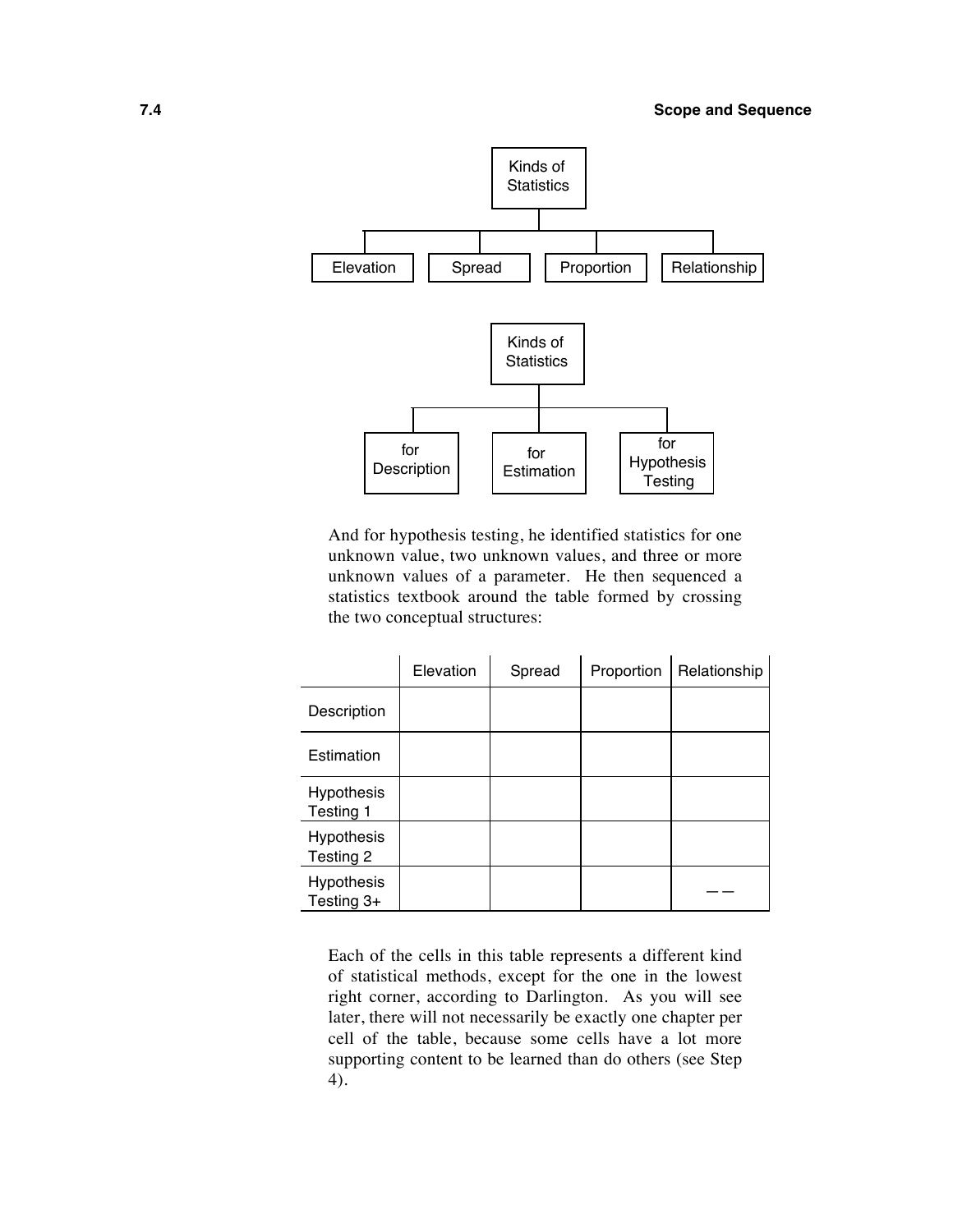- 3.2 Number the levels of elaboration in the organizing structure.
	- The top box in the organizing structure is usually entering knowledge for the learners, so we generally number it "0." The first row of boxes under it is then numbered "1," the next row "2," and so forth.
	- This is important, because no concept should be taught until the concept directly above it has been taught. This is what determines a conceptual elaboration sequence.

**4. Identify supporting content.** Help the SME to identify all the remaining content that the learner needs or wants to learn, and identify the concept (or row of concepts) to which it is most closely related and with which it should therefore be taught. This decision needs to be made before the sequencing can be done, because sequencing and grouping decisions must be done together (see Chapter 3), and you don't know how big a group (how much learning time) a given organizing concept will take until you know how much supporting content should be learned in the same learning episode. This can be done by using the following substeps.

- 4.1 For each of the other **conceptual structures** you identified in Step 2, help the SME to identify the concept (or row of concepts) to which it is most closely related and with which it should therefore be taught.
	- Sometimes different concepts in a supporting conceptual structure will best be allocated to different concepts in the organizing structure.
	- You can use a letter or number scheme to indicate which supporting structures (or individual concepts) will go with which concepts in the organizing structure.
- 4.2 Help the SME to identify all **procedures** (sets of steps) that are important for the learner, and identify the concept (or row of concepts) to which each is most closely related and with which it should therefore be taught.
	- Again, you can use a letter or number scheme to indicate which procedures will go with which concepts in the organizing structure.
- 4.3 Help the SME to identify all **principles** (natural processes, cause-effect relationships, or guidelines for attaining a goal) that are important for the learner, and identify the concept (or row of concepts) to which each is most closely related and with which it should therefore be taught.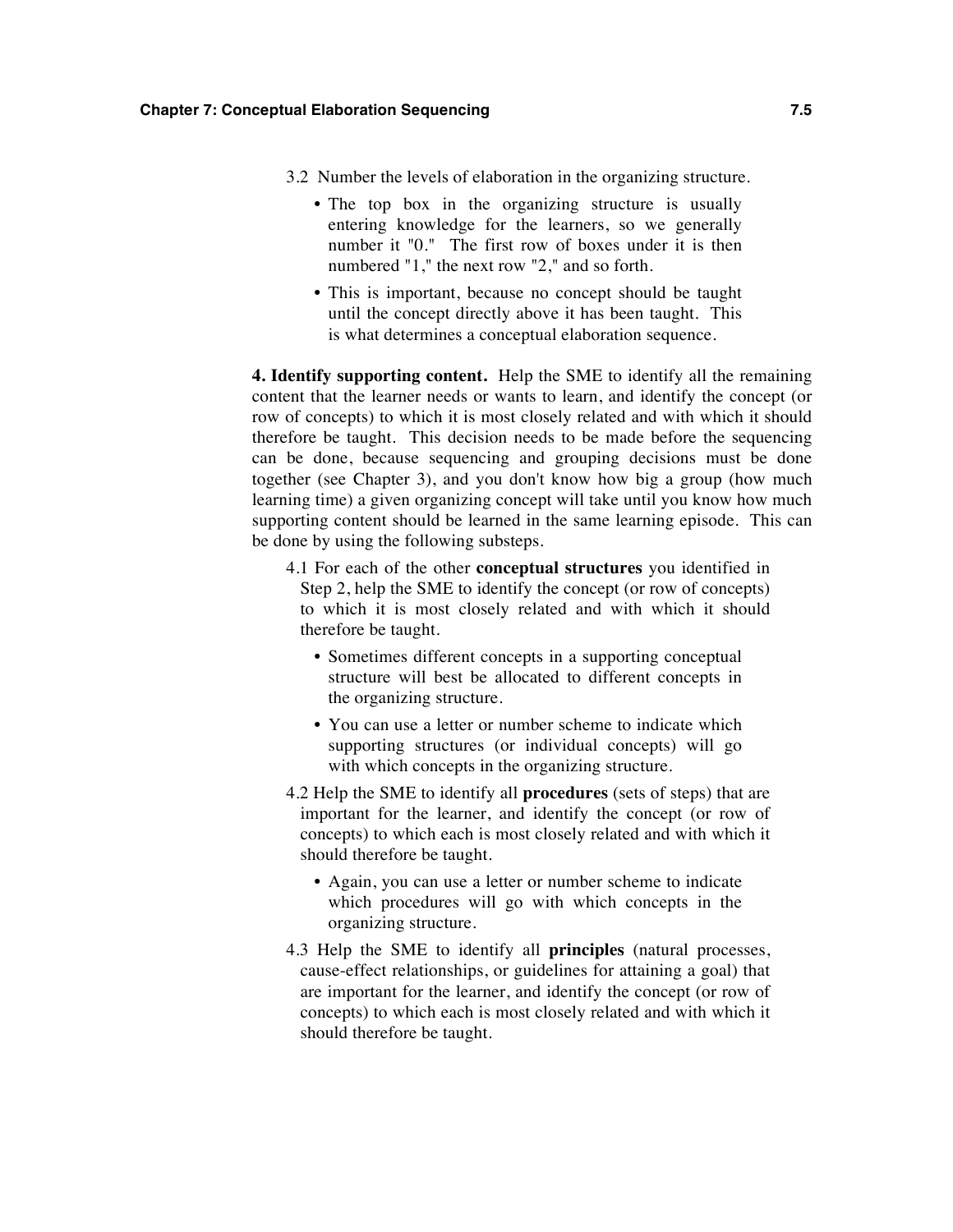- Again, you can use a letter or number scheme to indicate which principles will go with which concepts in the organizing structure.
- 4.4 Help the SME to identify all other important kinds of content, such as **information, understandings, thinking skills**  (including learning strategies and metacognitive skills), **attitudes and values, and even dimensions of emotional, social, and spiritual development,** and identify the concept (or row of concepts) to which each is most closely related and with which it should therefore be taught.
	- Again, you can use a letter or number scheme to indicate which content will go with which concepts in the organizing structure.

**5. Group the content into learning episodes and sequence them.** Help the SME to allocate all content within each level of elaboration to episodes, and sequence the episodes. This can be done by using the following substeps.

- 5.1 Decide whether or not the learners will be allowed to make sequencing decisions, and if so, which decisions.
	- Some sequencing decisions may be unwise to give to the learners, whereas others could beneficially be made by them.

For example, if a learner has just completed the episode related to a given box in Figure 7.\*\*, it is usually unwise for the learner to proceed directly to a box two levels lower. The learner should generally only go down one level at a time.

On the other hand, when a learner has completed an episode related to a given box in Figure 7.\*\*, it would be fine to proceed to the episode for *any* one of the boxes directly below it, or to the episode for *any* one of the boxes coordinate to it, or even to the episode for *any* one of the boxes directly below any other box that the learner has already mastered. Affording the learner such freedom and initiative is generally good for the learner's motivation and metacognitive skill development.

• It is important to know if learners will be allowed to make sequencing decisions, because some redundancy across learning episodes is often needed when they are given that freedom. For example, two episodes that are on the same level of elaboration may have some common skills or understandings, in which case those common content elements would need to be included in both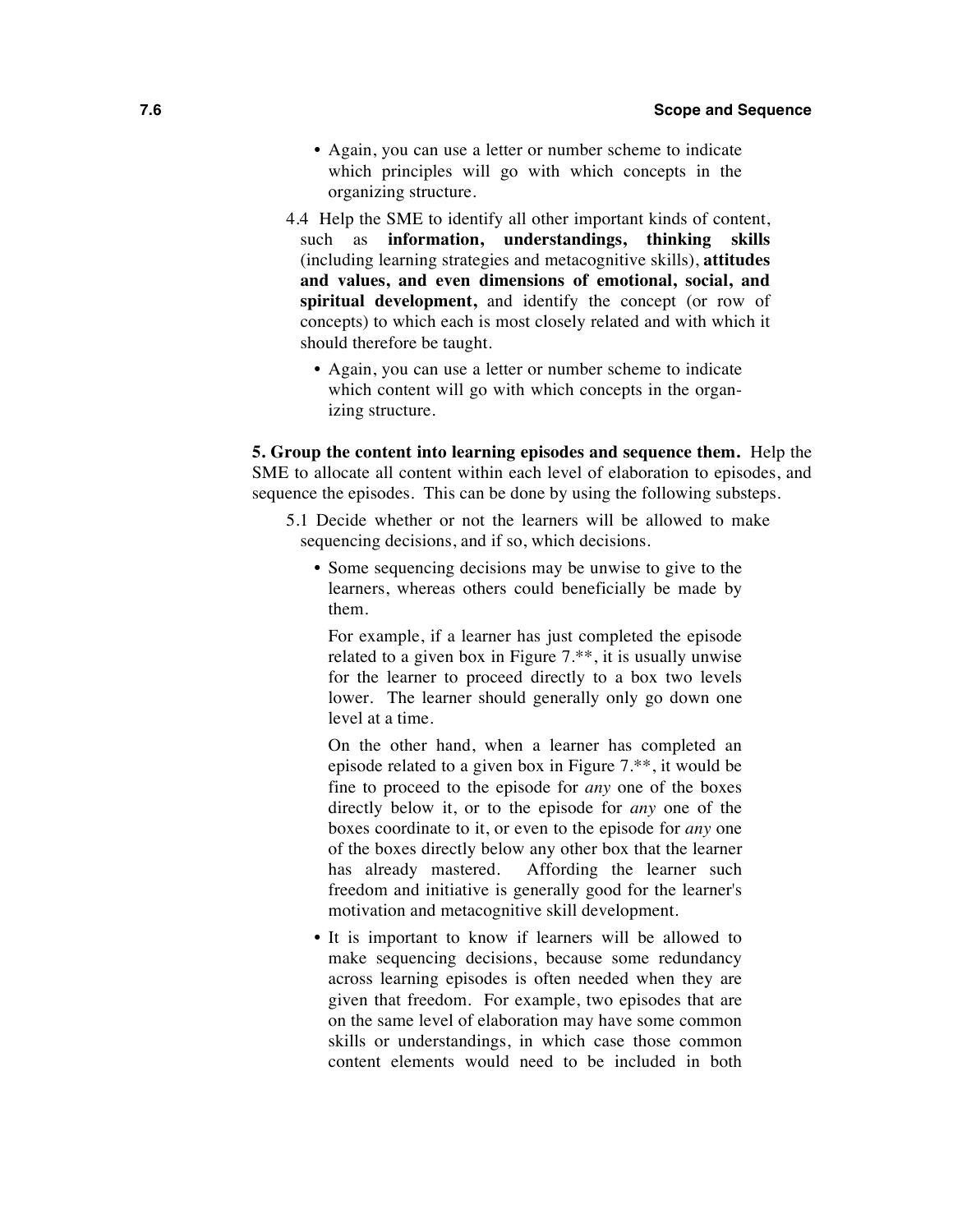#### **Chapter 7: Conceptual Elaboration Sequencing 7.7**

episodes for a learner-determined sequence, but only in one episode for a designer-determined sequence.

- The issue of "which decisions" in 5.1 above is basically deciding what options the learner will have after completing each episode. The options are the episodes that the learner will be allowed to choose next.
- 5.2 Decide how big the learning episodes should be for your course (see p. 4.5 for guidance).
	- In many contexts time is rigidly controlled, and you cannot change that constraint. In that case, you may be forced to go with anything ranging from 45-minute periods plus homework time, to full-time study for a twoweek workshop. At most, you will be able to choose between, say, one 3-hour class or three 50-minute classes per week.
	- In other contexts, you may be free from the shackles of time to personalize the instruction for each learner and to allow each learner to take whatever amount of time she or he needs to master the content. In that case, your episodes don't have to all be the same size. You can put greater emphasis on whatever groupings are logical, cohesive, and effective.
	- Keep in mind that the end of each episode is a natural time for review and synthesis. Hence, if the episodes are too long, there will be too much new material before the review and synthesis arrives. On the other hand, if the episodes are too short, too much time will be spent on review and synthesis. Also, keep in mind Bruner's caution that the longer a learning episode is, the larger must be the learner's satisfaction upon completion of the episode, in order to sustain motivation. You should adjust the size of your episodes accordingly.
- 5.3 Pick a box, including the organizing concept and all the supporting content that was allocated to it, and adjust its size to the size of your episodes, if necessary.
	- Start at the top of the organizing structure and work your way down, because that is the general order in which the episodes will be sequenced. It will give you a better feel for what the student will be experiencing.

If the content is too small, you may need to figure out what other box to combine it with, or just plan to teach it and another episode in the single time period.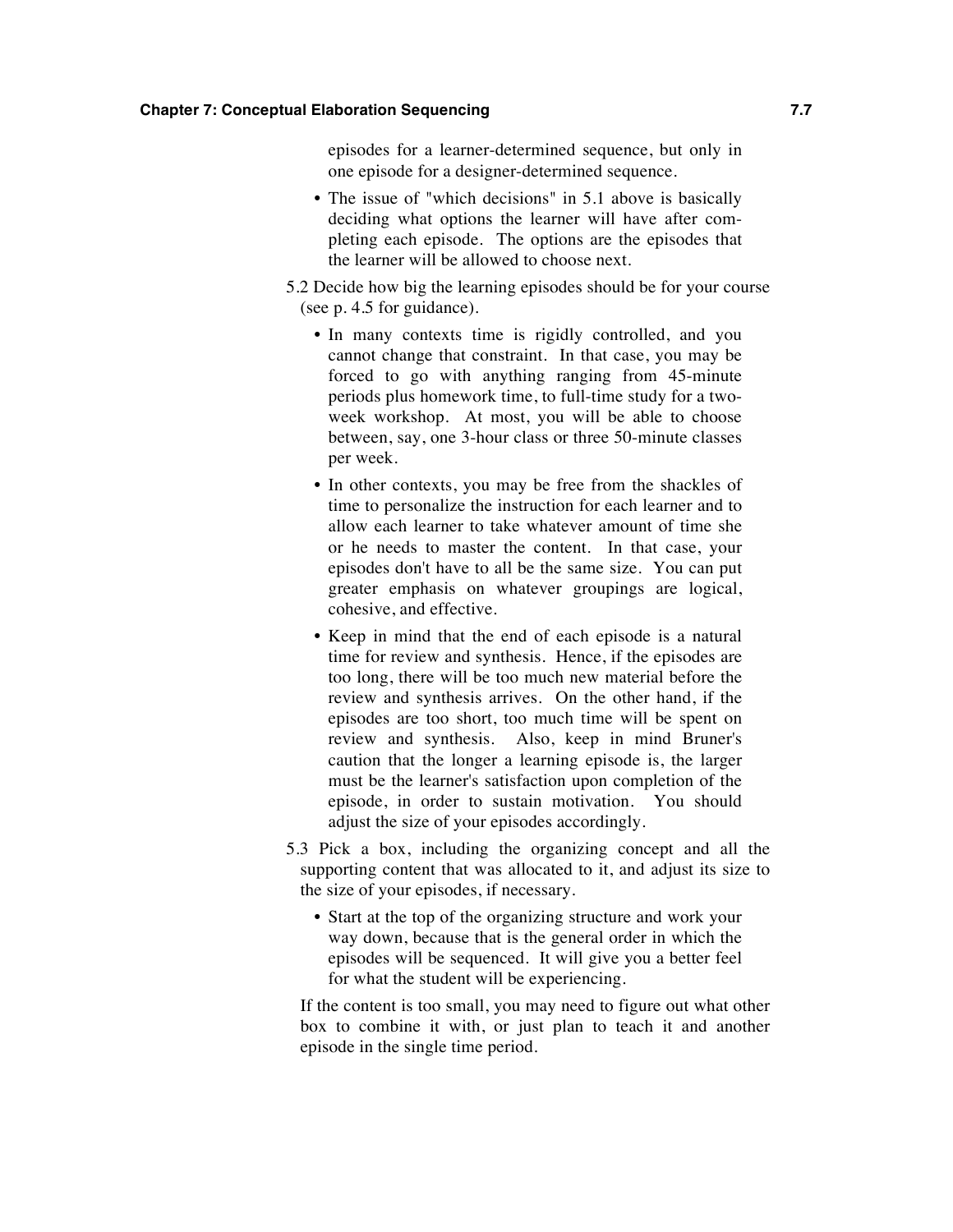• Whether you decide to combine two boxes into a single episode or you decide to teach two episodes in a single time period, it is usually wise to make sure the two boxes are coordinate concepts (on the same level of the conceptual structure), to maximize their relatedness.

If the content is too big, you'll need to figure out how to divide it into two or more episodes, or just plan to take more than one time period for learning the content.

- If you combine content from two different boxes, try to pick content that is most closely related in the two boxes, so that the combination episode will have some coherence.
- 5.4 Make any episode sequencing decisions that should not be left up to the learners, as determined in Step 5.1.
	- The primary criterion for episode sequencing decisions should be the principle of conceptual elaboration, which states that a broader, more general organizing concept should be learned before a narrower, more specific organizing concept that elaborates on it.
	- Aside from the constraint of that primary criterion, I recommend you usually provide as much learner control over sequencing as you can within your costeffectiveness constraints.
	- If cost-effectiveness constraints prohibit you from providing that much learner control, a secondary criterion for episode sequencing decisions is learning load. *Learning load* is defined as the amount of difficulty and time it takes a learner to learn the content to the extent desired. The learning-load criterion entails making the learning load as even as possible across the episodes. Learning load is influenced by the amount of content to be learned, the familiarity of the content to the learner, and undoubtedly other factors. If there is much overlap between two coordinate episodes (e.g., some of the same prerequisite skills or understandings are required in both), then the episode that is learned later will be easier to learn. These factors should all be balanced against each other in making additional sequencing decisions.

The following is the sequence Darlington (1975) used in his statistics textbook: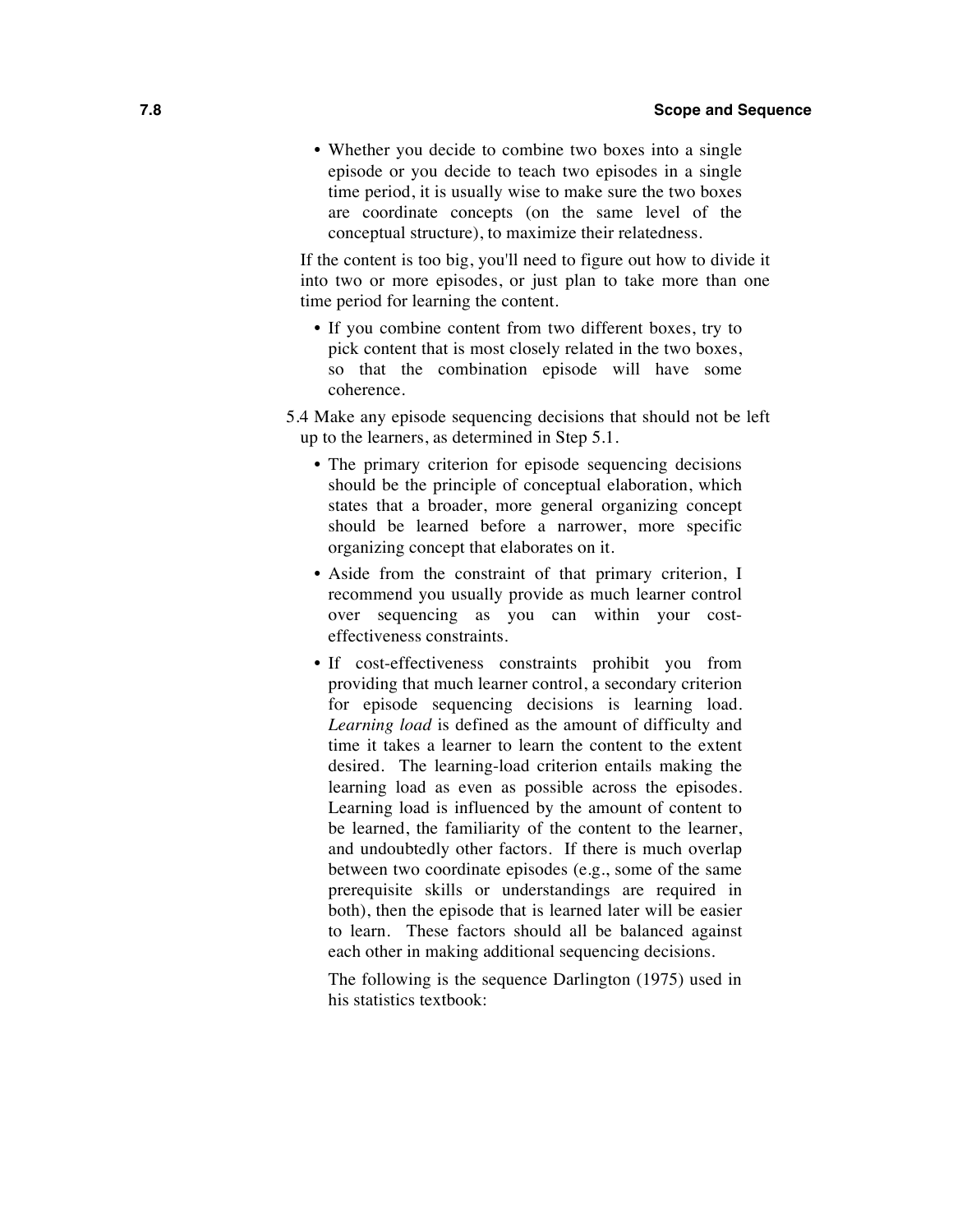#### **Chapter 7: Conceptual Elaboration Sequencing 7.9**

|                                 | Elevation  | Spread | Proportion | Relationship |
|---------------------------------|------------|--------|------------|--------------|
| Description                     |            | Ch.3   |            | Ch. 6        |
| Estimation                      |            | Ch. 4  |            |              |
| <b>Hypothesis</b><br>Testing 1  | Ch. 9      |        | Ch.14      | Ch.16        |
| <b>Hypothesis</b><br>Testing 2  | Ch.10      | Ch.13  | Ch.15      | Ch.17        |
| <b>Hypothesis</b><br>Testing 3+ | Chs. 11-12 |        | Ch.16      |              |

**6. Sequence the content within each episode.** Help the SME to sequence all content within each learning episode. This can be done by using the following substeps.

- 6.1 Identify any unmastered learning prerequisites for any of the content in the episode. (See Chapter 4.)
- 6.2 Decide whether or not the learners will be allowed to make any sequencing decisions within each episode, and if so, which decisions. Doing Step 6.3 simultaneously will help you decide.
	- There will almost always be trade-offs. Allowing learners to make decisions will increase motivation and metacognitive skill development, but will take more time and effort. The value placed on each of those costs and benefits will tend to vary from one situation to another.
- 6.3 Use the following principles to identify any within-episode sequencing decisions that might be beneficial to make for the learners, and design the corresponding sequences.
	- Teach a prerequisite just before it will be needed, preferably right after the learner realizes it is needed.
	- Teach coordinate concepts together, comparing and contrasting them with each other.
	- Teach understanding before related performance skill.
	- Teach simpler and more familiar content before more complex and less familiar content.
	- Teach broader, more inclusive, less detailed ideas before narrower, less inclusive, more detailed ideas.
	- Allow the learner to make as many selection and sequencing decisions as you can, within your costeffectiveness constraints, but be sure to provide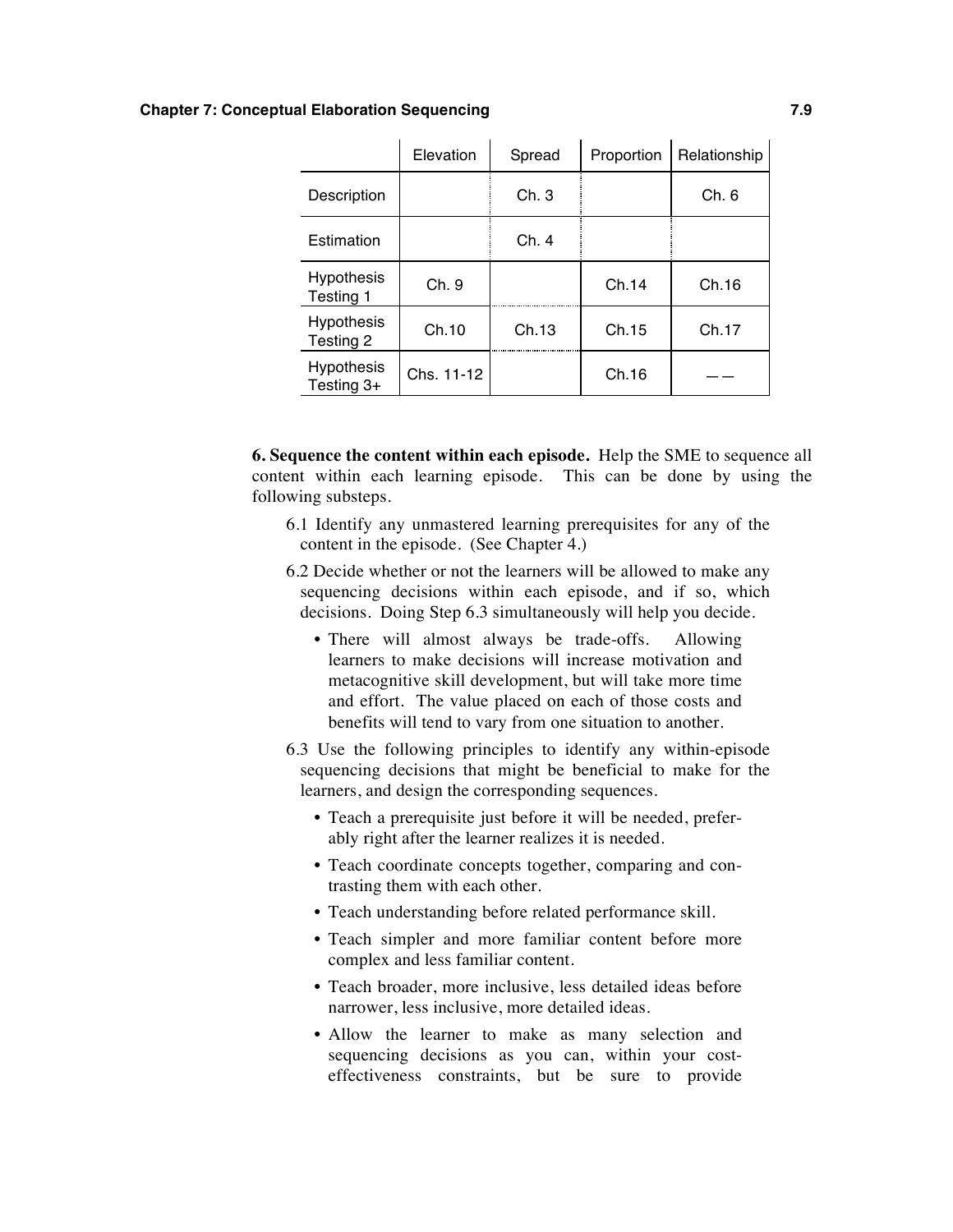opportunity for reflection or feedback on the soundness of the learner's decisions.

| <b>Job Aid for the Conceptual Elaboration Sequence</b>                                                                                                                                                                                                                                                                                                                                                    |
|-----------------------------------------------------------------------------------------------------------------------------------------------------------------------------------------------------------------------------------------------------------------------------------------------------------------------------------------------------------------------------------------------------------|
| 1. Prepare<br>Establish rapport with the SME.<br>Identify characteristics of the content domain in general.<br>Identify characteristics of the learners in general.<br>Identify delivery constraints of the instruction in general.                                                                                                                                                                       |
| 2. Analyze and select concepts<br>2.1 Make sure SME understands concept, super/co/subordinate, parts/kinds-ordinate.<br>2.2 Identify the more general, inclusive concepts.<br>2.3 Derive parts- and kinds-conceptual structures.<br>2.4 Check concepts for appropriateness and check for missing concepts.                                                                                                |
| 3. Select the organizing structure<br>3.1 Decide which structure is the most inclusive and consider a matrix (or table).<br>3.2 Number the levels of elaboration.                                                                                                                                                                                                                                         |
| 4. Identify the supporting content<br>4.1 Allocate other conceptual structures to concepts or rows in organizing structure.<br>4.2 Identify and allocate procedures to concepts or rows in the organizing structure.<br>4.3 Identify and allocate principles to concepts or rows in the organizing structure.<br>4.4 Identify and allocate other content to concepts or rows in the organizing structure. |
| 5. Group the content into learning episodes and sequence them.<br>5.1 Decide which sequencing decisions learners should make.<br>5.2 Decide how big the learning episodes should be.<br>5.3 Pick a box (including its supporting content) and adjust its size.<br>5.4 Make any episode sequencing decisions not left up to the learners.                                                                  |
| 6. Sequence the content within each episode.<br>6.1 Identify any unmastered learning prerequisites for all content.<br>6.2 Decide which sequencing decisions learners should make.<br>6.3 Identify any sequencing decisions to make for the learners and design them.                                                                                                                                     |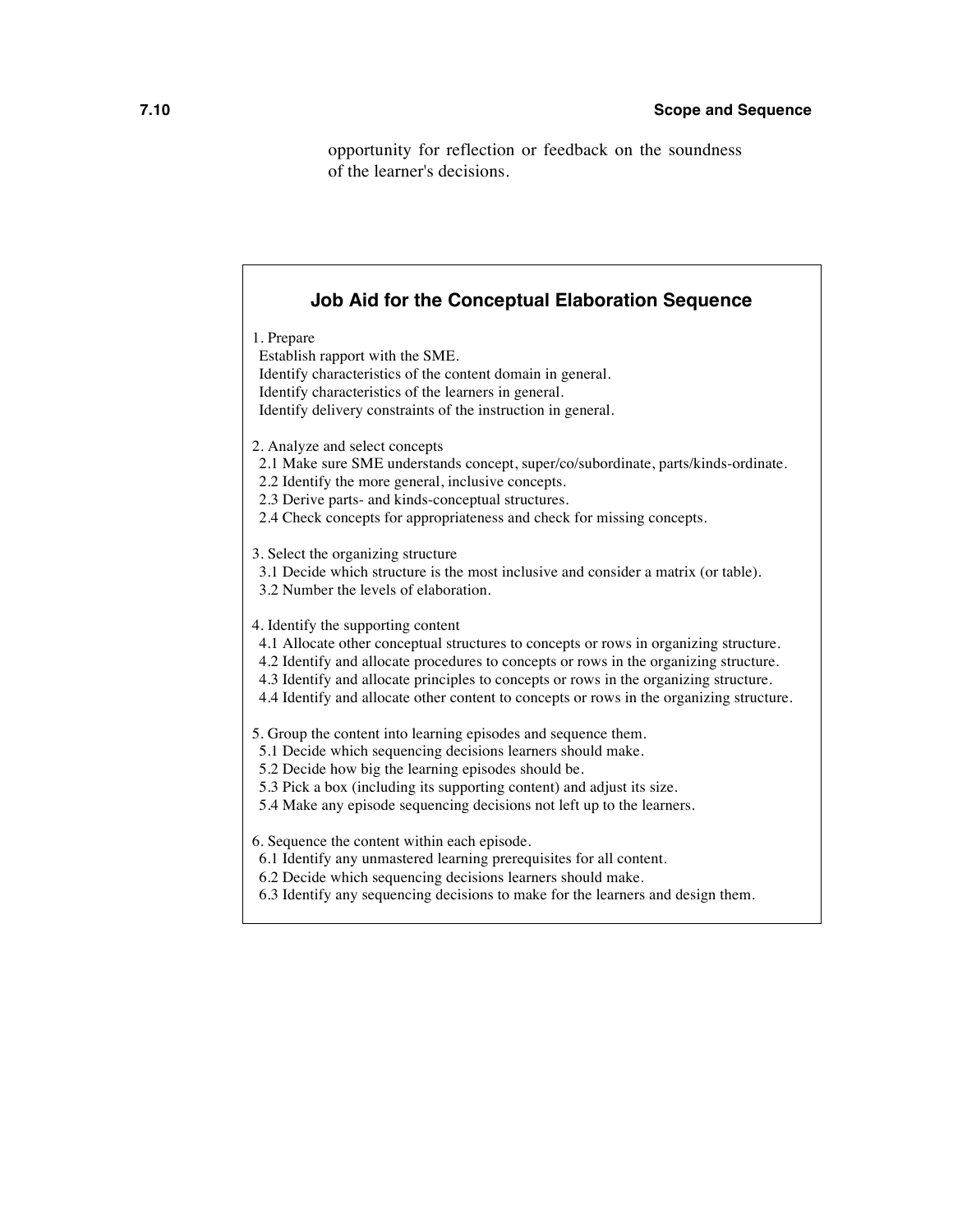## Process Example: Life Science **By Amy Werner**

Here is an example of the process for conducting a conceptual analysis and designing a conceptual elaboration sequence, using the guidance provided in the previous section. The sequence is for the life science portion of a seventh grade integrated science class. An integrated science class is one that includes life, earth and physical sciences. Specifically, we wanted to design instruction on the systems of the body. This content is largely a series of related concepts. It includes a few principles and fewer procedures.

#### *1. Prepare*

I served as my own subject-matter expert (SME) for this project. The target learners were seventh grade science students. These students could vary greatly in their backgrounds and abilities. This segment of the class would be several weeks in duration. The instruction was designed on the assumption that teachers would be restricted to 45 or 50 minute class periods. Constraints on media and materials would vary from school to school; however, the instruction could be structured around available materials.

#### *2. Analyze and select concepts*

#### *2.1 Make sure the SME understands the definition of a concept.*

I reviewed literature to be sure I had an understanding of the definition of a concept as well as superordinate, coordinate and subordinate concepts.

#### *2.2 Help the SME identify some of the more general and inclusive concepts.*

Identifying the most inclusive concepts for the systems of the body was easy, as the most inclusive concepts are the systems themselves. All other concepts I wanted students to learn are parts or kinds of the systems. The following are some of the major concepts:

- Digestive system Circulatory system
- Resperatory system Excretory system
- Muscular system Skeletal system
- 
- 
- 
- 
- Nervous system Reproductive system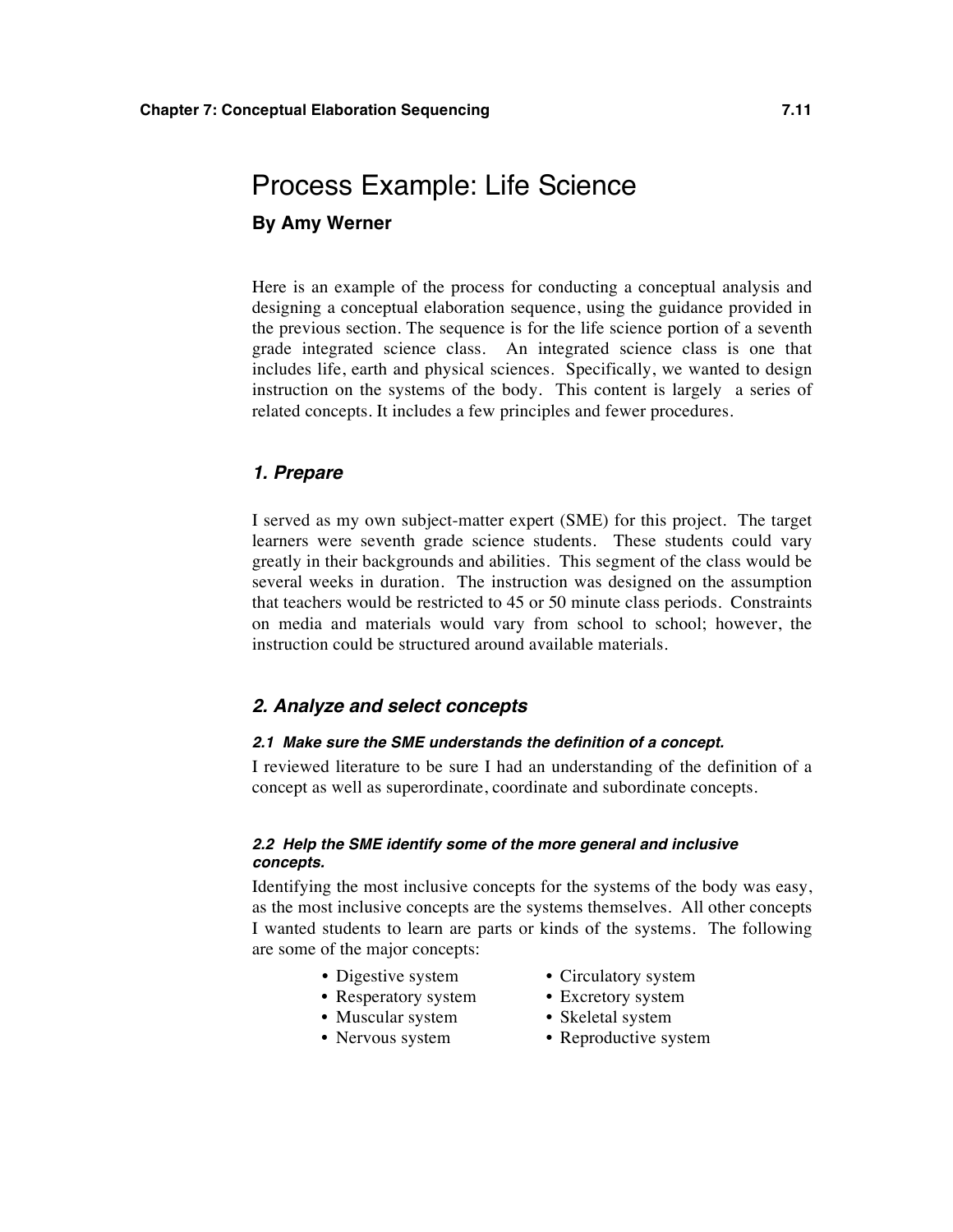#### *2.3 Help the SME to derive several highly inclusive conceptual structures.*

Deriving the kinds structures proved to be more difficult than the parts. In fact, for some concepts (or systems) I was not able to define a kinds structure at all. I relied on my experience teaching seventh-grade science to determine when I had reached the appropriate level of complexity. Figure 7.1 shows a parts-conceptual structure, and Figure 7.2 shows a kinds-conceptual structure.

| Human Body | Digestive system                        |                      |                                      |                             |
|------------|-----------------------------------------|----------------------|--------------------------------------|-----------------------------|
|            |                                         | Mouth                |                                      |                             |
|            |                                         |                      | Teeth                                |                             |
|            |                                         |                      |                                      | Crown                       |
|            |                                         |                      |                                      | Root                        |
|            |                                         |                      | Tongue                               | Enamel                      |
|            |                                         |                      |                                      | Taste buds                  |
|            |                                         |                      | Saliva                               |                             |
|            |                                         |                      |                                      | Digestive enzymes<br>Mucous |
|            |                                         | Throat               |                                      |                             |
|            |                                         |                      | Epiglottis                           |                             |
|            |                                         |                      | Esophagus<br>Pharynx                 |                             |
|            |                                         |                      | Peristalsis                          |                             |
|            |                                         | Stomach              |                                      |                             |
|            |                                         |                      | Chyme                                | Gastric juices              |
|            |                                         | Small intestine      | Pyloric spincter                     |                             |
|            |                                         |                      | Duodenum<br>Villi                    |                             |
|            |                                         | Large intestine      | Rectum                               |                             |
|            |                                         |                      | Reabsorption                         |                             |
|            | Circulatory system                      |                      |                                      |                             |
|            |                                         | Heart                | Atria                                |                             |
|            |                                         |                      | Ventricles                           |                             |
|            |                                         |                      | Vena cava                            |                             |
|            |                                         |                      | Valves                               |                             |
|            |                                         |                      | Aorta                                |                             |
|            |                                         | <b>Blood vessels</b> |                                      |                             |
|            |                                         |                      | Arteries<br>Veins                    |                             |
|            |                                         | <b>Blood</b>         |                                      |                             |
|            |                                         |                      | Plasma                               |                             |
|            |                                         |                      | Platelet                             |                             |
|            |                                         |                      | Red blood cells<br>White blood cells |                             |
|            |                                         |                      |                                      |                             |
|            | Figure 7.1 A parts-conceptual structure |                      |                                      | (Continued)                 |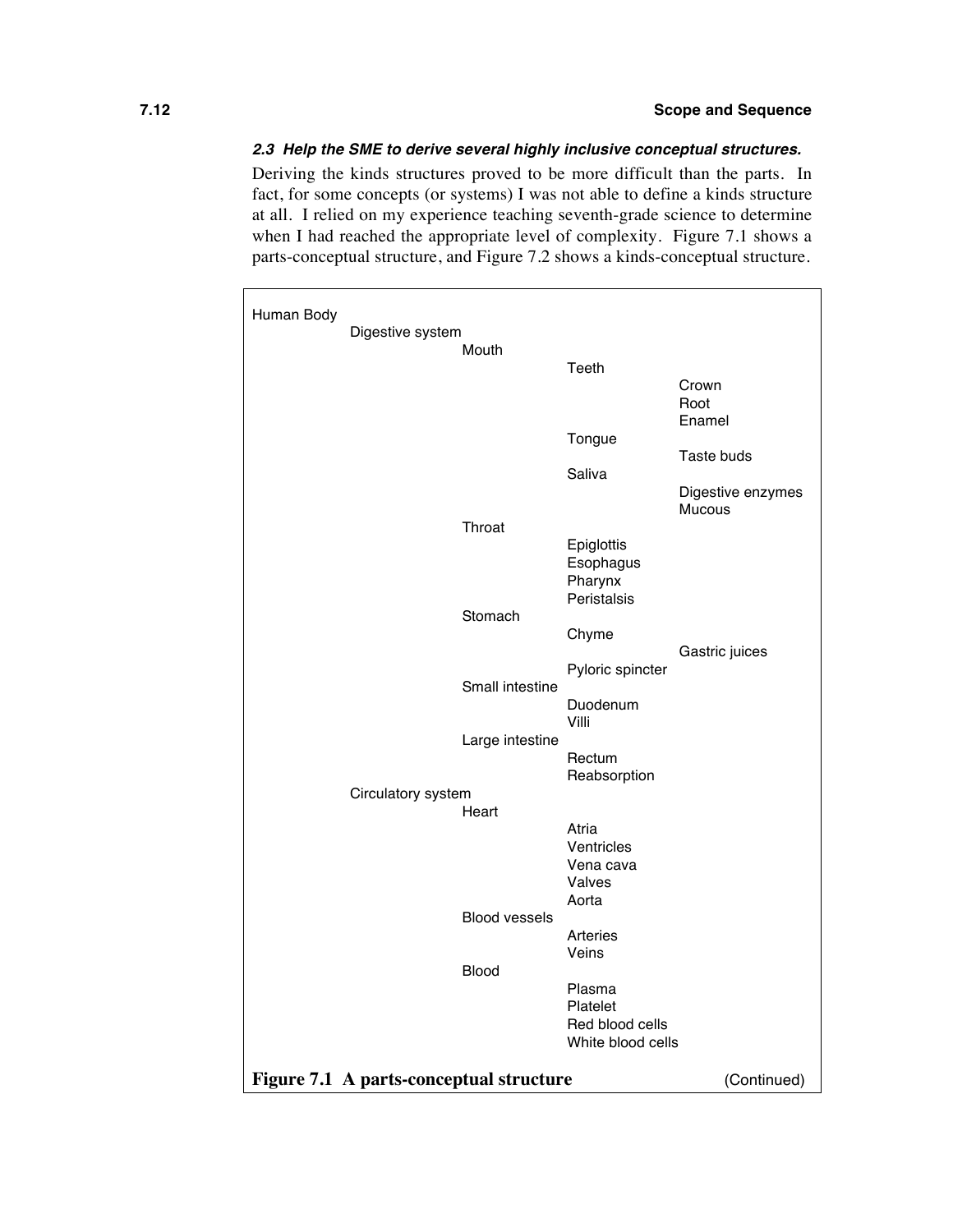#### **Chapter 7: Conceptual Elaboration Sequencing 7.13**

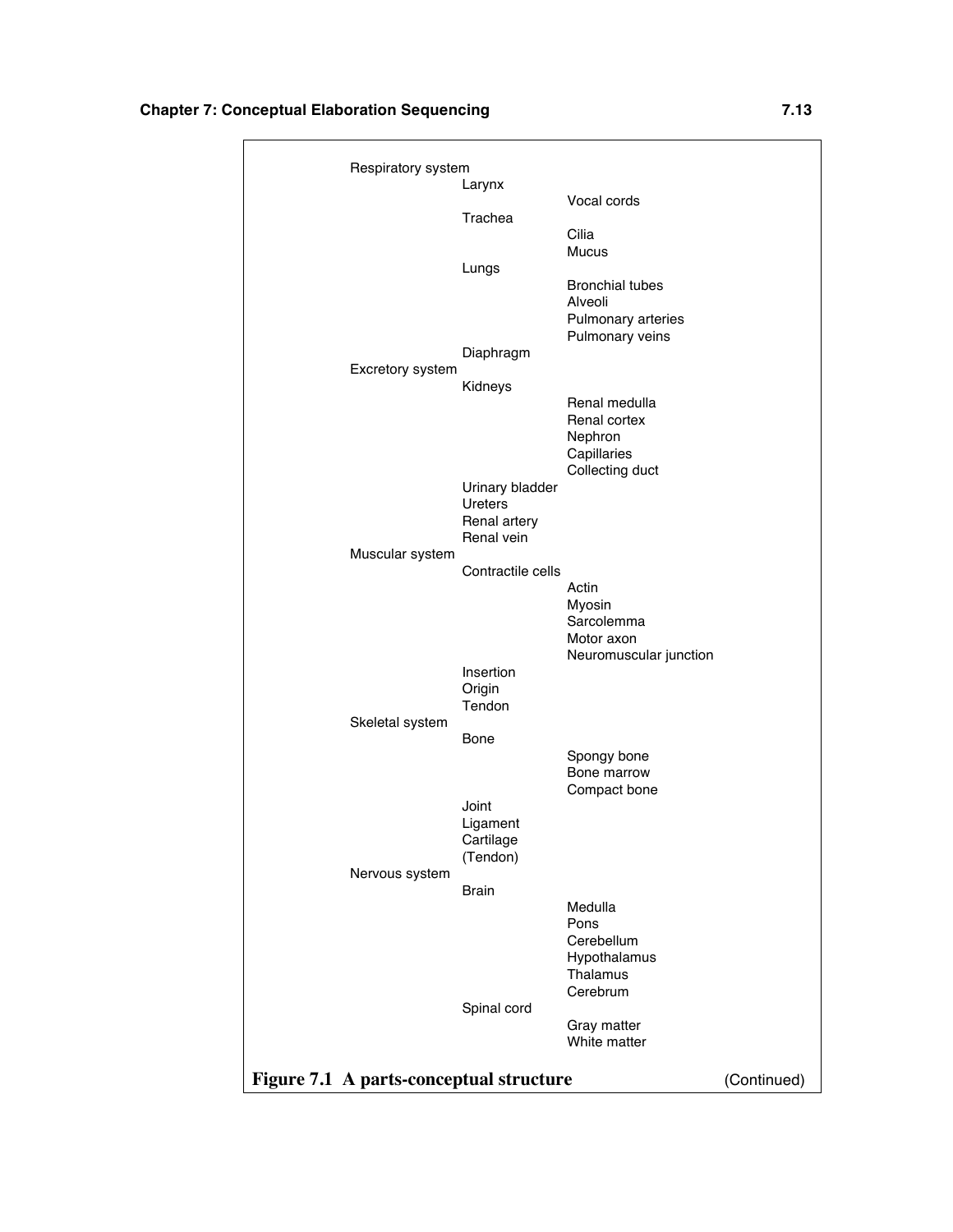|                                         | Nerve cells                                       | Dendrite<br>Axon<br>Nerve cell body<br>Synapse |   |
|-----------------------------------------|---------------------------------------------------|------------------------------------------------|---|
| Reproductive system                     |                                                   |                                                |   |
|                                         | For males:<br><b>Testes</b>                       |                                                |   |
|                                         |                                                   | Testosterone                                   |   |
|                                         |                                                   | Sperm                                          |   |
|                                         | Penis<br>For females:<br><b>Uterus</b><br>Ovaries |                                                |   |
|                                         |                                                   | Estrogen                                       |   |
|                                         |                                                   | Progesterone<br>Egg                            |   |
|                                         | Vagina                                            |                                                |   |
|                                         | Fallopian tubes                                   |                                                |   |
|                                         | For pregnant females:                             |                                                |   |
|                                         | Placenta<br>Fetus                                 |                                                |   |
|                                         | Embryo                                            |                                                |   |
|                                         | Afterbirth                                        |                                                |   |
|                                         | Oxytocin                                          |                                                |   |
| Levels:<br>1                            | $\overline{2}$                                    | 3                                              | 4 |
| Figure 7.1 A parts-conceptual structure |                                                   |                                                |   |

(To be developed)

**Figure 7.2 A kinds-conceptual structure**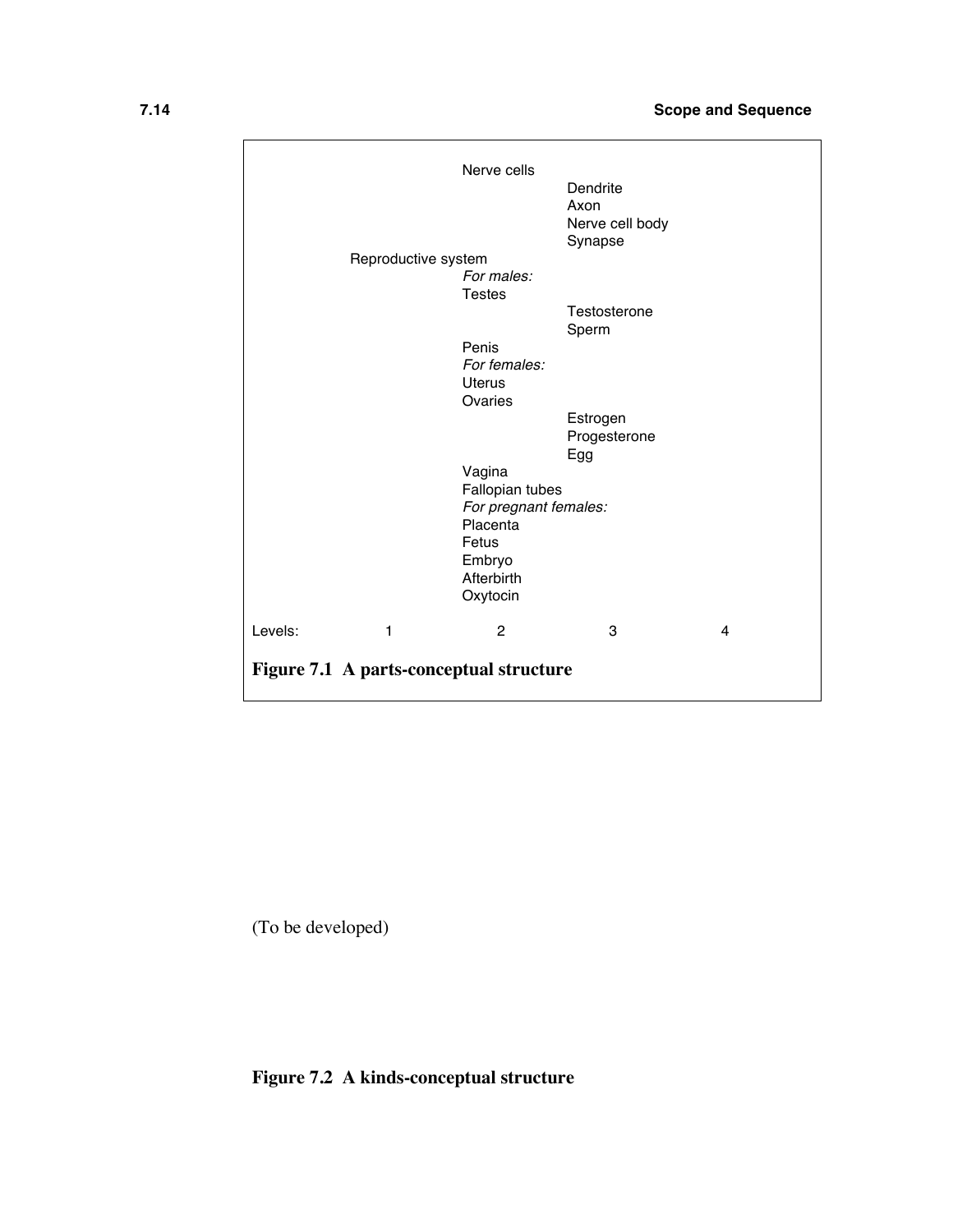#### **Chapter 7: Conceptual Elaboration Sequencing 7.15**

#### *2.4 Check to make sure you have the right concepts.*

I went back over the structures several times to be sure I had included all of the concepts that I wanted the students to learn but had not included any that were inappropriate or unnecessary. I ended up making additions to the parts structure at several points during the remainder of the process.

#### *3. Select the organizing structure*

#### *3.1 Decide which conceptual structure will be the organizing structure.*

The parts-conceptual structure (Figure 7.1) was the obvious choice as an organizing structure for the course. It included many more concepts than any of the kinds structures, which, in some cases, I was not able to define at all.

#### *3.2 Number the levels of elaboration in the organizing structure.*

I labeled the human body as 0 because seventh-grade students have an understanding of that concept. On the other hand, I felt that some instruction was needed on the systems themselves because some seventh-grade students may lack an understanding of some of the purposes or functions of some systems in the body. Therefore, the second column from the left was labeled 1 and the remaining columns were labeled 2, 3 and 4 in order (see Figure 7.1).

#### *4. Identify supporting content*

#### *4.1 Allocate the other conceptual structures.*

I went through the kinds structures that I was able to derive, determined which were appropriate to teach (cardiac, smooth, and skeletal muscle, for example) and decided which concepts in the organizing structure to which they were most closely related. For example, the structure shown in Figure 7.2 was allocated to \*\*\*.

#### *4.2 Identify and allocate procedures.*

I went through each concept in the organizing structure and thought about what procedures I would want the students to learn while studying that system or part. Most of the procedures I identified were those related to experiments or investigations I would want to carry out. For example, the following were identified:

- Drawing a line graph
- Taking a pulse
- Heimlich maneuver
- Using a light microscope.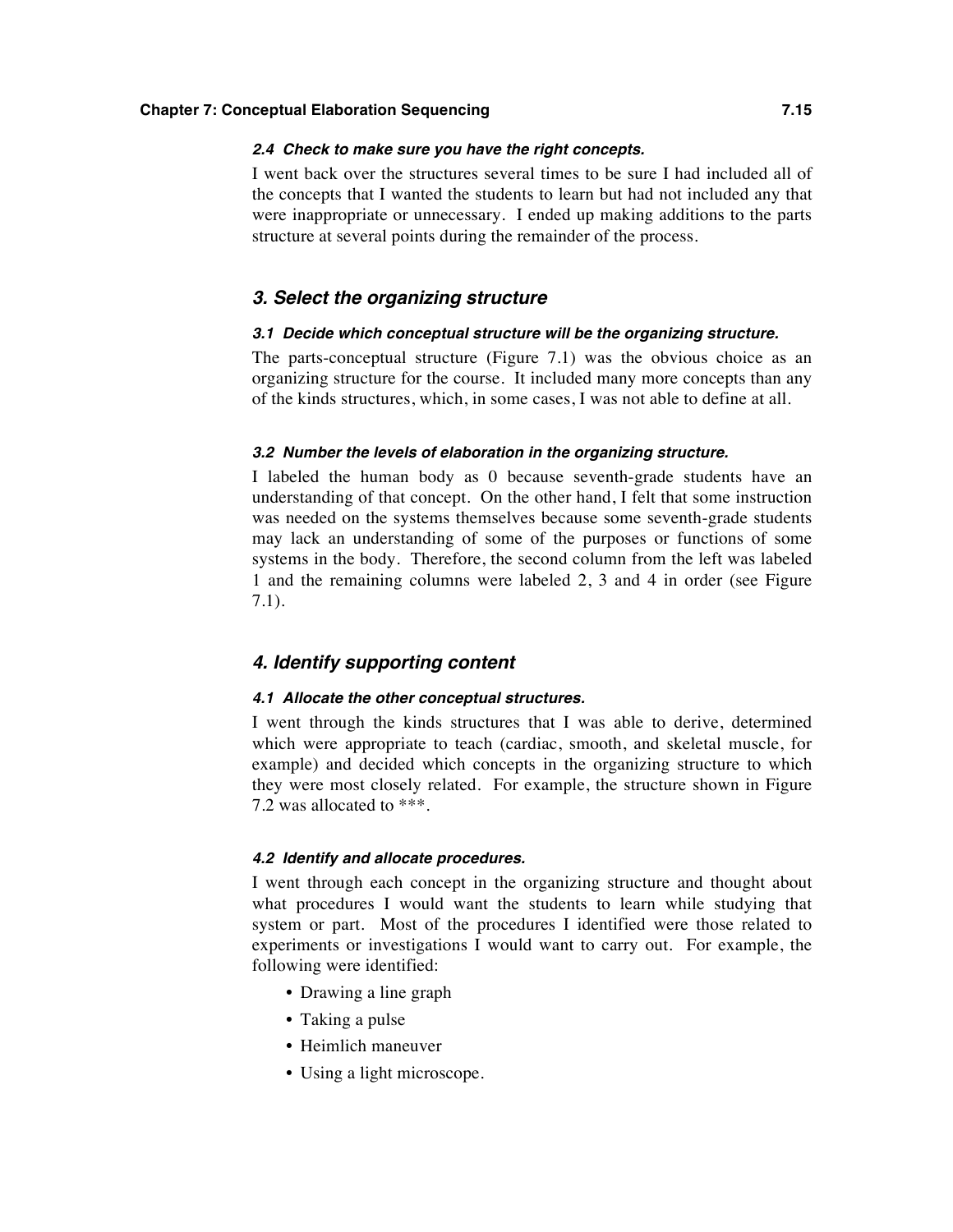#### *4.3 Identify and allocate principles.*

I began by reviewing the definition of a principle. Then I again went through each concept in the organizing structure and thought about what principles I would want the students to learn while studying that concept. I found only one or two which were appropriate:

- Interrelationships and interdependencies among the systems
- Interactions of the systems with the environment
- The process of digestion
- Process of inhaling and exhaling
- The harder our muscles work, the more oxygen they need, so we breathe faster
- Chewing more creates more surface area for the food, which causes faster digestion
- Effects of smoking
- Gas exchange: more surface area allows more oxygen absorption
- Sliding Filament Theory
- The process of muscle contraction
- The process of conception
- Principles of proper dental care
- The cause of heartburn.

#### *4.4 Identify and allocate all other important kinds of content.*

Other content that I would want the students to learn focused mainly on two areas. First, I feel strongly about students learning the scientific method. Second, I feel it is important for students to learn about some of the diseases that can affect the different systems of the body. So, for each organizing concept, I identified any such content that seemed relevant. Here is a sample:

#### *Information*

- What blood carries: oxygen, carbon dioxide, nutrients
- The typical length of a menstrual period
- Normal range for blood pressure

#### *Attitudes*

- Desire to take good care of your body
- Appreciate the importance of prenatal care
- Appreciate the importance of proper dental care

*Thinking skills*

- Hypothesizing
- Analyzing data
- Drawing conclusions.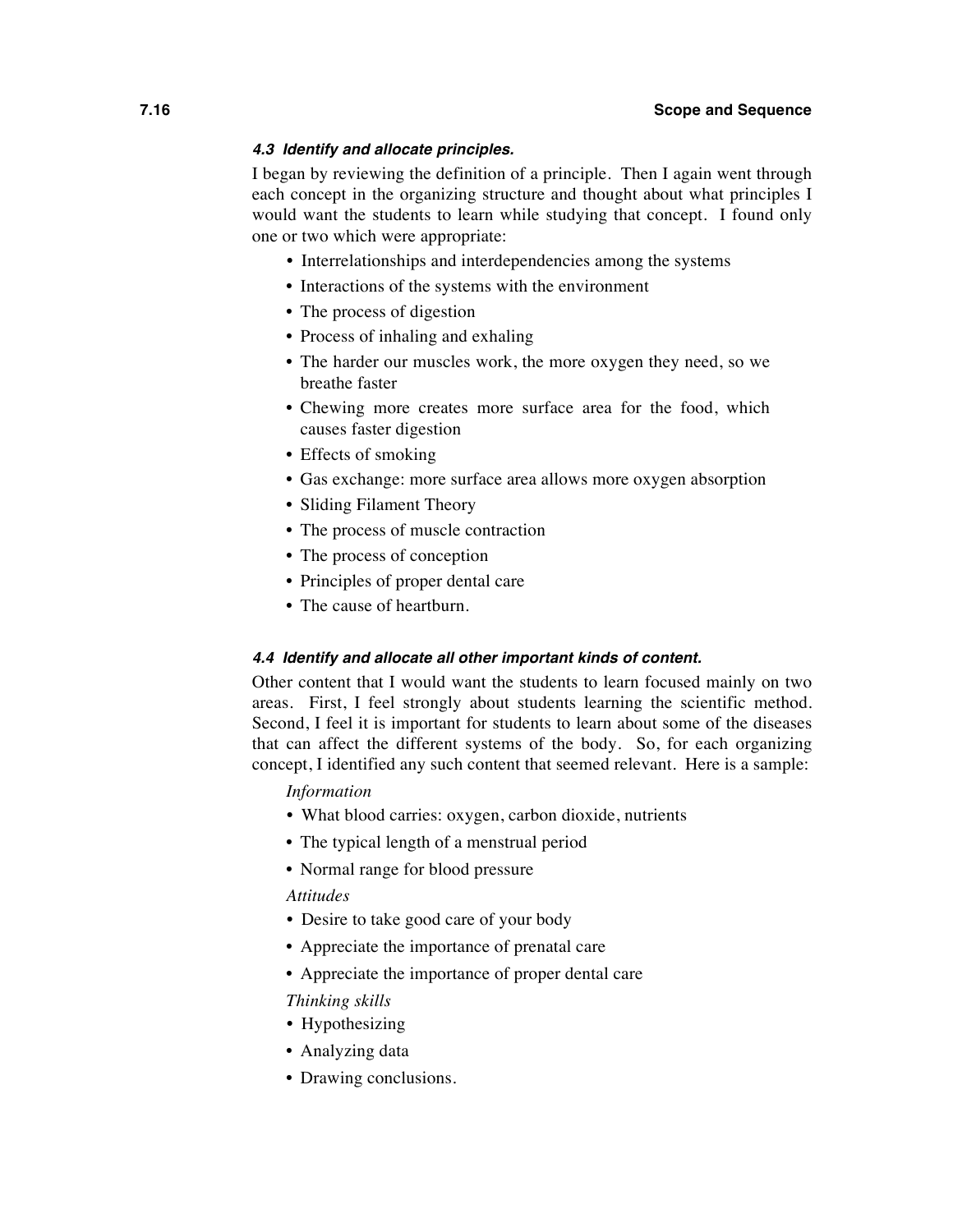#### *5. Group the content into learning episodes and sequence them*

#### *5.1 Decide what sequencing decisions students should make, if any.*

I think it would be beneficial in this case to allow students to make some of their own sequencing decisions. Although the systems of the body are closely related to one another, it should not matter which one is taught first. At this level, knowledge of one system is not necessary to understand another. If time constraints allow for students to work independently at their own pace, I would suggest having them select the order in which they would like to learn the systems. Within each system, however, the students should follow the top-down sequencing, as the concepts get more difficult and specific and depend on the concepts directly above them.

#### *5.2 Decide how big your learning episodes should be for your course.*

Ideally each episode would take 45 to 50 minutes as this is the normal length of a class period in the public schools.

#### *5.3 Adjust the size of this learning episode, if necessary.*

For the most part, each elaboration for each system supplied just about enough content for a 45- to 50-minute episode. In a few cases some were broken into two episodes.

#### *5.4 Make episode sequencing decisions.*

The sequencing decisions that will not be left up to the students are following the top-down sequence within the organizing structure, as one episode provides a basis for understanding the ones that elaborate on it. Students may, however, choose the order in which they want to learn the episodes that elaborate on any given episode. For example, the body systems can be learned in any order. Although the systems are related to and dependent on one another, knowledge of one is not essential for understanding another.

#### *6. Sequence the content within each learning episode.*

#### *6.1 Identify any unmastered learning prerequisites*

I reviewed every concept, principle, and procedure for learning prerequisites and found a number of them. For example, a prerequisite for digestive system is digestion; a prerequisite for urinary bladder is bladder; and a prerequisite for understanding systolic and diastolic pressure is the concept of a two-chamber heart.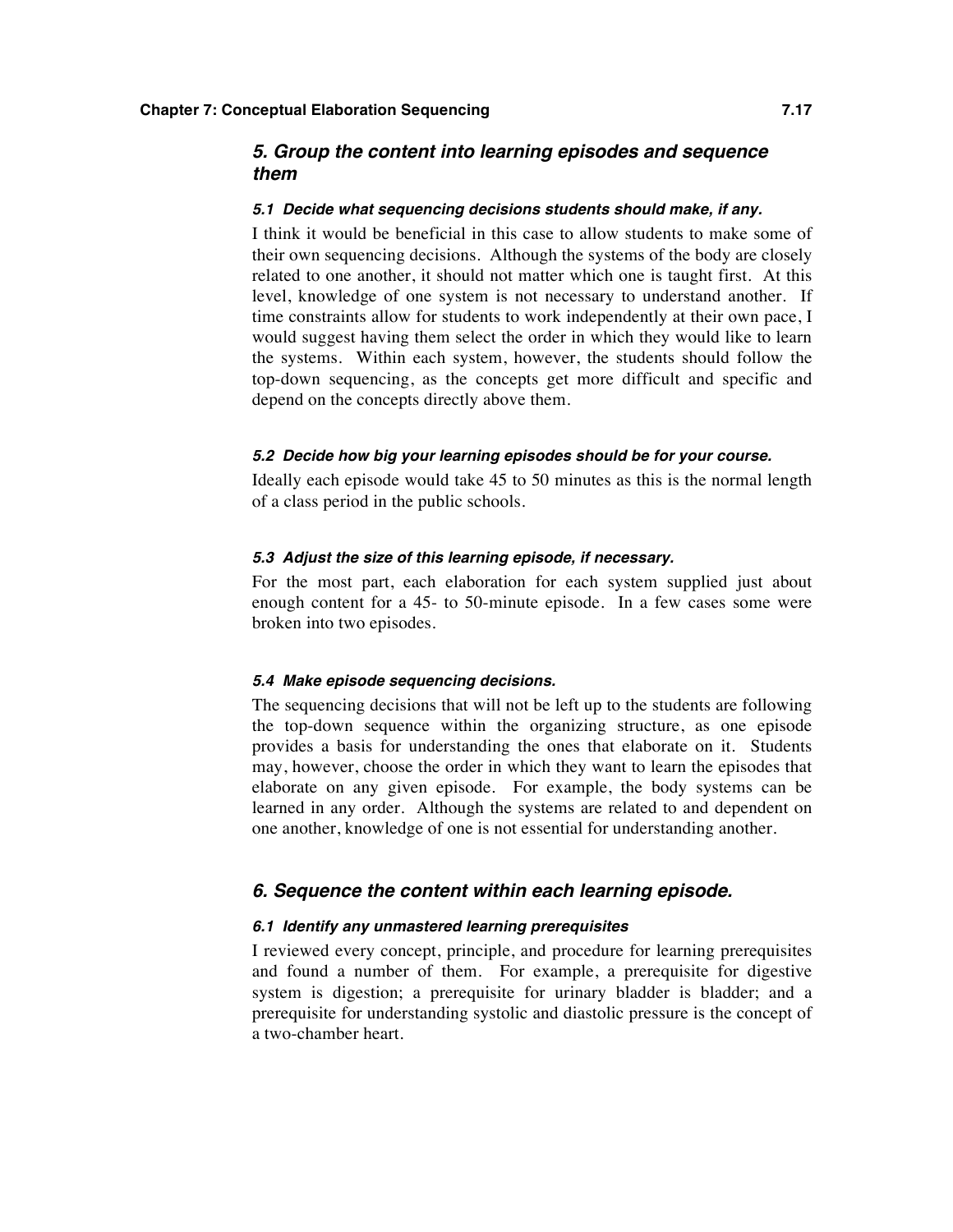#### *6.2 & 6.3 Make any within-episode sequencing decisions.*

Within each learning episode, sequencing was often determined by the order of the process the system carries out. For example, when learning the parts of the heart, it is helpful to learn them in the order they occur in the process of a heartbeat or blood flow. In other cases, such as within the skeletal system, there is no process involved, and one concept is not a prerequisite for another. Therefore, the order in which the part-concepts are learned is immaterial, and it is beneficial to allow the learners to decide the order of the content within this type of episode.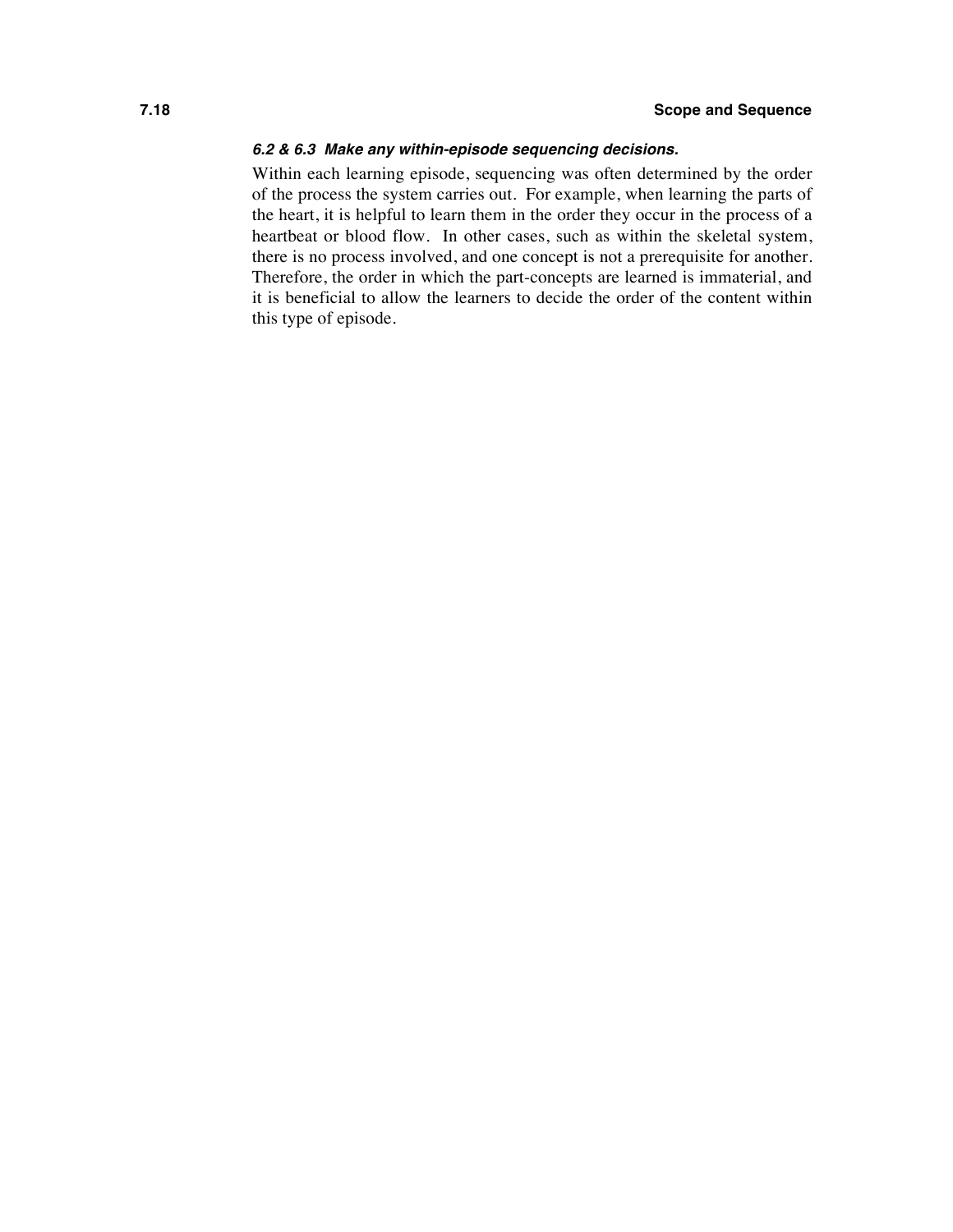## Product Example

Here is the final result of the above process for analyzing and designing a conceptual elaboration sequence for systems of the body.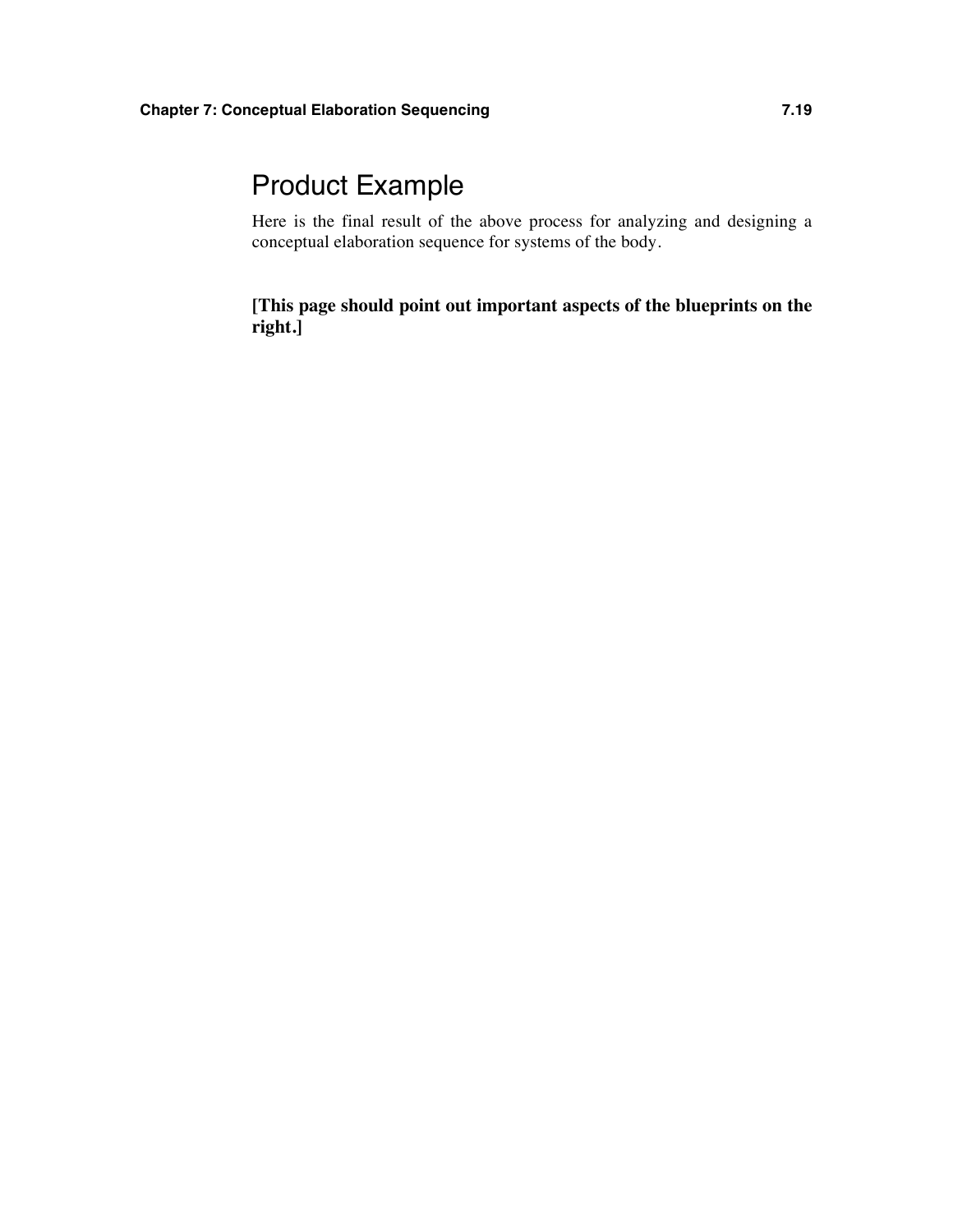| Time: 1 hour<br><b>Episode 1 Systems of the Human Body</b> |                                       |  |
|------------------------------------------------------------|---------------------------------------|--|
| <b>Organizing Content</b>                                  | <b>Supporting Content</b>             |  |
| 1. Digestive system                                        | Digestion                             |  |
| 2. Circulatory system                                      | Transportation                        |  |
| 3. Respiratory system                                      | Gas exchange                          |  |
| 4. Excretory system                                        | Waste products                        |  |
| 5. Muscular system                                         | Movement                              |  |
| 6. Skeletal system                                         | Support                               |  |
| 7. Nervous system                                          | Information                           |  |
| 8. Reproductive system                                     | Offspring                             |  |
|                                                            | Interrelationships and interdependen- |  |
| (Numbers correspond to episode                             | cies among the systems                |  |
| numbers in the next level.                                 | The body as an engine                 |  |
|                                                            | Interactions of the systems with the  |  |
|                                                            | environment                           |  |

### *Second Level*

| <b>Episode 2.1 The Digestive System</b>                          | Time: 1 hour                                                                 |  |
|------------------------------------------------------------------|------------------------------------------------------------------------------|--|
| <b>Organizing Content</b>                                        | <b>Supporting Content</b>                                                    |  |
| Mouth<br>Throat<br>Stomach<br>Small intestine<br>Large intestine | The digestive process<br>Mechanical breakdown<br>Chemical breakdown<br>Ulcer |  |

| <b>Episode 2.2 The Circulatory System</b>     | Time: 1 hour                                                                                                                     |
|-----------------------------------------------|----------------------------------------------------------------------------------------------------------------------------------|
| <b>Organizing Content</b>                     | <b>Supporting Content</b>                                                                                                        |
| Heart<br><b>Blood vessels</b><br><b>Blood</b> | Drawing a line graph<br>Pulse (healthy heart rate)<br>Taking a pulse<br>What blood carries: oxygen, carbon<br>dioxide, nutrients |

Contiinued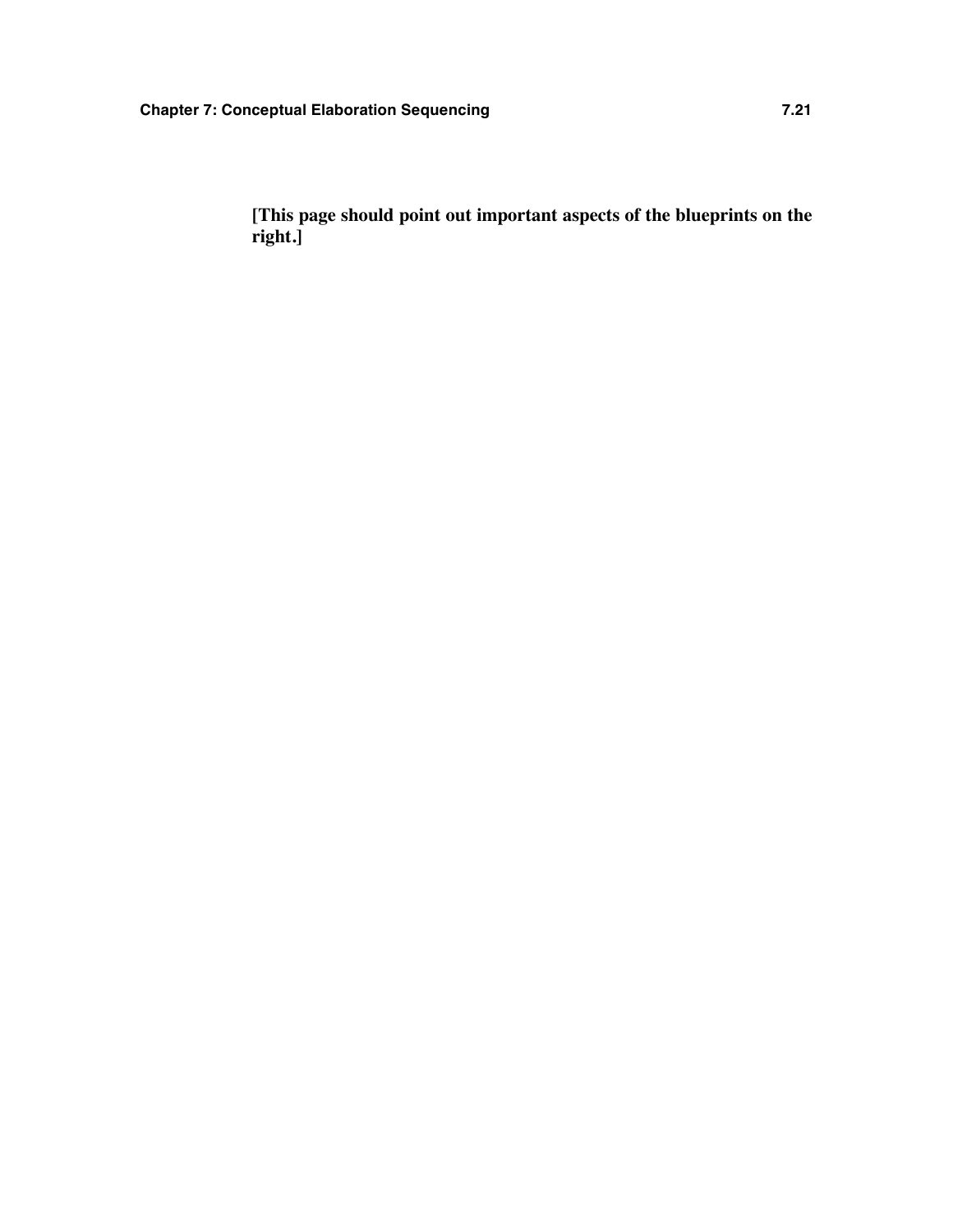| Time: 1 hour<br><b>Episode 2.3 The Respiratory System</b> |                                                   |  |
|-----------------------------------------------------------|---------------------------------------------------|--|
| <b>Organizing Content</b>                                 | <b>Supporting Content</b>                         |  |
| Larynx<br>Trachea<br>Lungs<br>Diaphragm                   | Lung capacity<br>Process of inhaling and exhaling |  |

| <b>Episode 2.4 The Excretory System</b>                             | Time: 1 hour                                       |  |
|---------------------------------------------------------------------|----------------------------------------------------|--|
| <b>Organizing Content</b>                                           | <b>Supporting Content</b>                          |  |
| Kidneys<br>Urinary bladder<br>Ureters<br>Renal artery<br>Renal vein | Kidney transplant<br>Homeostasis<br><b>Bladder</b> |  |

| <b>Episode 2.5 The Muscular System</b>             | Time: 1 hour                                                                                                                                                                                                                                                                              |
|----------------------------------------------------|-------------------------------------------------------------------------------------------------------------------------------------------------------------------------------------------------------------------------------------------------------------------------------------------|
| <b>Organizing Content</b>                          | <b>Supporting Content</b>                                                                                                                                                                                                                                                                 |
| Contractile cells<br>Insertion<br>Origin<br>Tendon | Cardiac, smooth, and skeletal<br>muscles<br>10 muscles:<br>bicep, tricep, gastrocnemius, quad-<br>ricep, trapezius, deltoid, gluteus<br>maximus, gluteus minimus,<br>latissimus dorsi, rectus abdominus<br>The harder muscles work, the more<br>oxygen they need, so we breathe<br>faster |

| <b>Episode 2.6 The Skeletal System</b>             | Time: 1 hour                                                                                                                                                      |
|----------------------------------------------------|-------------------------------------------------------------------------------------------------------------------------------------------------------------------|
| <b>Organizing Content</b>                          | <b>Supporting Content</b>                                                                                                                                         |
| Bone<br>Joint<br>Ligament<br>(Tendon)<br>Cartilage | Bone growth<br>Fracture (simple, compound)<br>Scoliosis<br>10 bones:<br>phalanges, clavicle, humerous,<br>radius, ulna, femur, fibula, tibia,<br>scapula, sternum |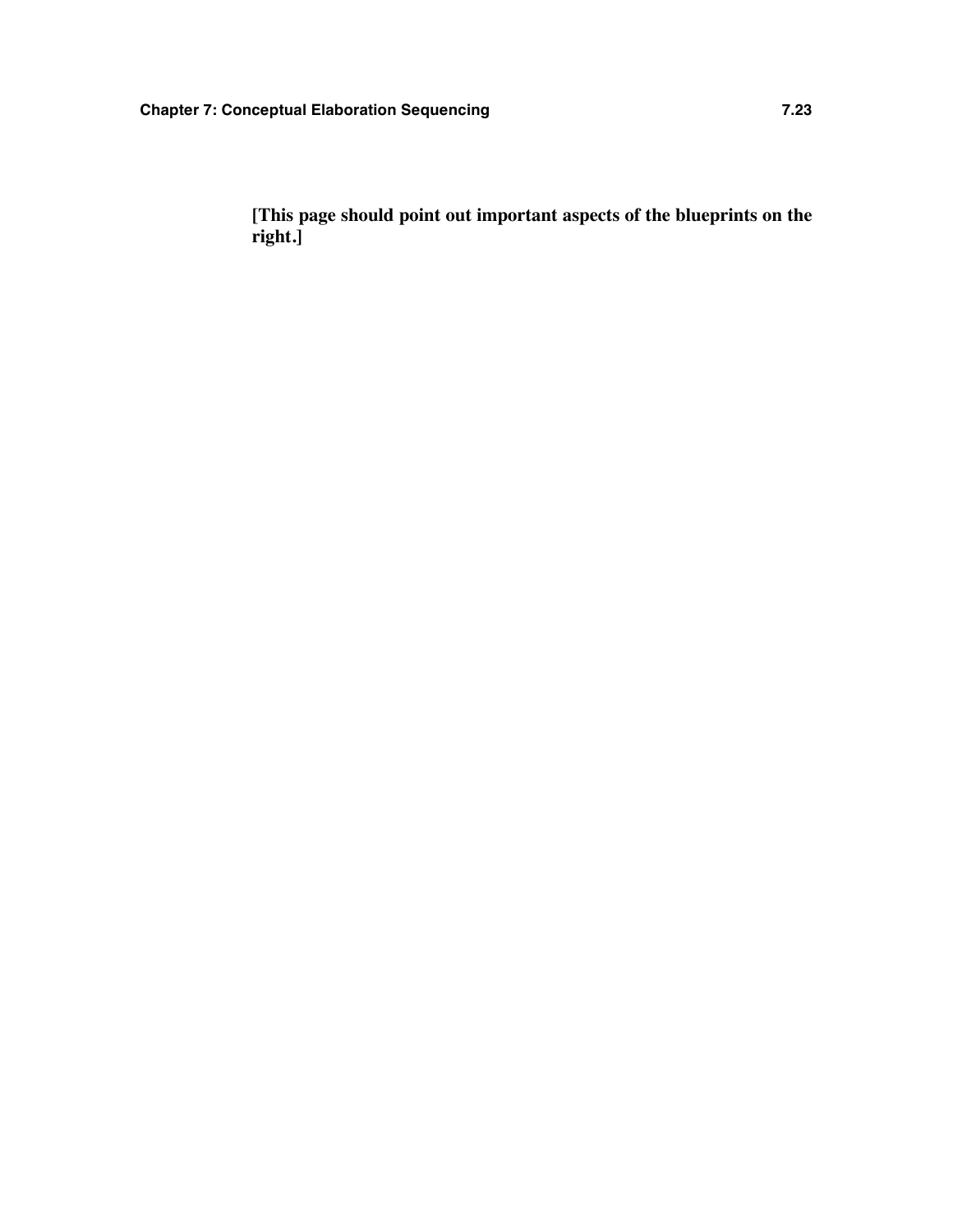| <b>Episode 2.7 The Nervous System</b>                                                      |                                                                                                           | Time: 1 hour |
|--------------------------------------------------------------------------------------------|-----------------------------------------------------------------------------------------------------------|--------------|
| <b>Organizing Content</b>                                                                  | <b>Supporting Content</b>                                                                                 |              |
| Central nervous system:<br>brain, spinal cord<br>Peripheral nervous system:<br>nerve cells | Reflexes<br>Input/output process<br>Paralysis<br>Types of nerves<br>sensory, motor<br>Backbone/ vertebrae |              |

| <b>Episode 2.8 The Reproductive System</b>                                                                                                                | Time: 1 hour                                                     |  |
|-----------------------------------------------------------------------------------------------------------------------------------------------------------|------------------------------------------------------------------|--|
| <b>Organizing Content</b>                                                                                                                                 | <b>Supporting Content</b>                                        |  |
| Female: uterus<br>ovaries<br>vagina<br>fallopian tubes<br>Male: testes<br>penis<br>Pregnant female: placenta<br>fetus<br>embryo<br>afterbirth<br>oxytocin | Puberty<br>Pregnancy<br>Menstrual period<br>Ejaculation<br>Labor |  |

### *Third Level*

| Time: 1 hour<br><b>Episode 3.1 The Digestive System</b> |                                                   |                                                              |  |
|---------------------------------------------------------|---------------------------------------------------|--------------------------------------------------------------|--|
| <b>Organizing Content</b>                               |                                                   | <b>Supporting Content</b>                                    |  |
| Mouth:                                                  | Teeth<br>Tongue<br>Saliva                         | Choking<br>Heimlich maneuver<br>Surface area                 |  |
| Throat:                                                 | Epiglottis<br>Esophagus<br>Pharynx<br>Peristalsis | Chewing more ---> more surface area<br>---> faster digestion |  |
| Stomach:                                                | Chyme<br>Pyloric sphincter                        |                                                              |  |
| Small intestine:                                        | Duodenum<br>Villi                                 |                                                              |  |
| Large intestine:                                        | Rectum<br>Reabsorption                            |                                                              |  |

**Contiinued**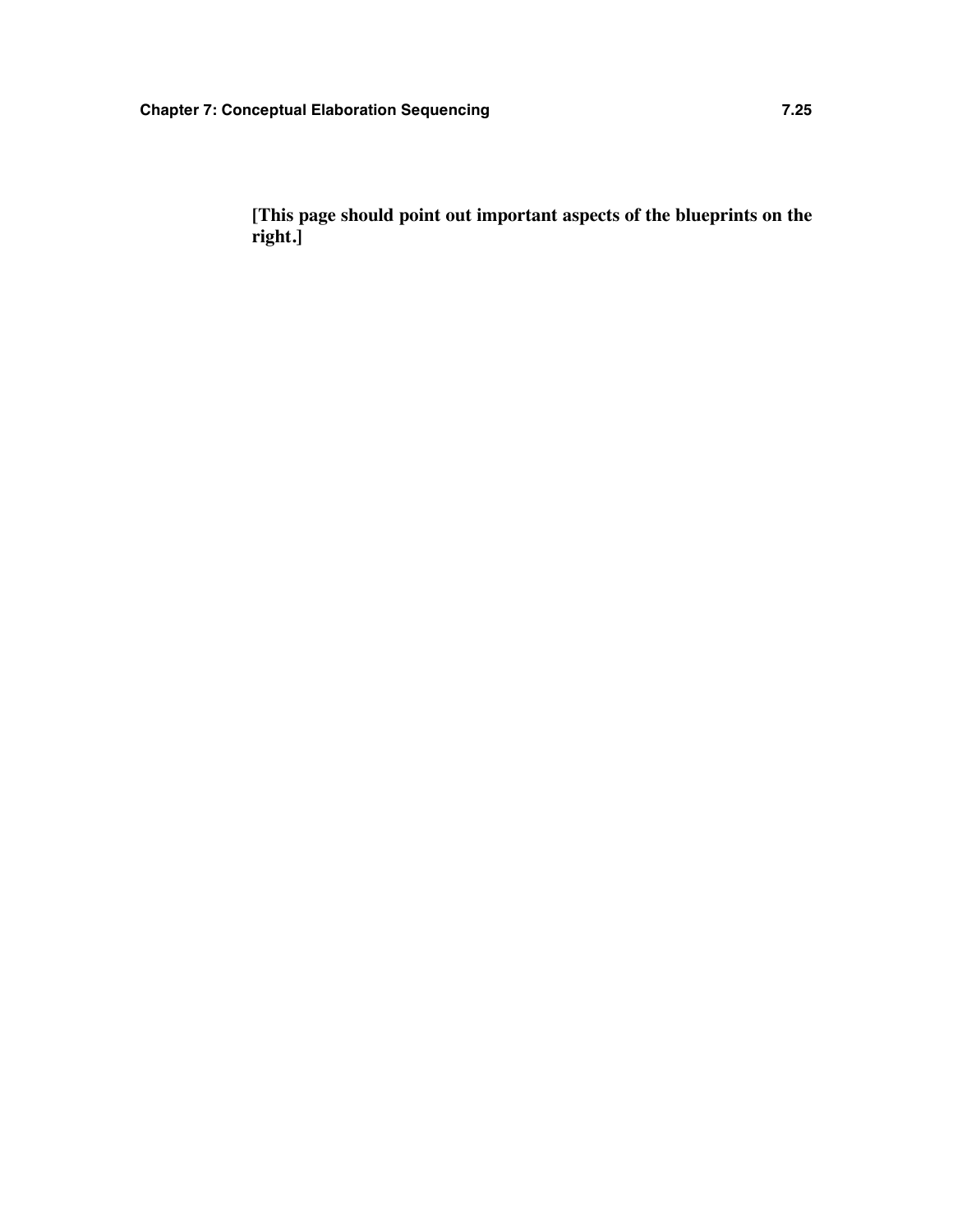| <b>Episode 3.2 The Circulatory System</b> |                                                            |                                                                                                         | Time: 2 hours |
|-------------------------------------------|------------------------------------------------------------|---------------------------------------------------------------------------------------------------------|---------------|
| <b>Organizing Content</b>                 |                                                            | <b>Supporting Content</b>                                                                               |               |
| Heart:                                    | Atria<br>Ventricles<br>Vena cava<br>Valves<br>Aorta        | Systolic pressure<br>Diastolic pressure<br>High blood pressure<br>Heart attack<br>Pulmonary circulation |               |
| Blood vessels:                            | Arteries<br>Veins                                          | Systemic circulation<br>Using a light microscope                                                        |               |
| Blood:                                    | Plasma<br>Platelet<br>Red blood cells<br>While blood cells | Hemaphilia<br>Transfusion<br>Phagocytosis                                                               |               |

| <b>Episode 3.3 The Respiratory System</b> | Time: 1 hour                                                                                                       |                                                                                                 |
|-------------------------------------------|--------------------------------------------------------------------------------------------------------------------|-------------------------------------------------------------------------------------------------|
|                                           | <b>Organizing Content</b>                                                                                          | <b>Supporting Content</b>                                                                       |
| Larynx:<br>Trachea:<br>Lungs:             | Vocal cords<br>Cilia<br>Mucus<br><b>Bronchial tubes</b><br>Alveoli<br><b>Pulmonary arteries</b><br>Pulmonary veins | Effects of smoking<br>Emphysema<br>Gas exchange:<br>more surface area $\rightarrow$ more oxygen |

| <b>Episode 3.4 The Excretory System</b>                |                                                                            |                                                       | Time: 1 hour |
|--------------------------------------------------------|----------------------------------------------------------------------------|-------------------------------------------------------|--------------|
| <b>Organizing Content</b><br><b>Supporting Content</b> |                                                                            |                                                       |              |
| Kidneys:                                               | Renal medulla<br>Renal cortex<br>Nephron<br>Capillaries<br>Collecting duct | <b>Dialysis</b><br>Filtration<br>Antidiuretic hormone |              |

| <b>Episode 3.5 The Muscular System</b>                                                      | Time: 1 hour                                                               |
|---------------------------------------------------------------------------------------------|----------------------------------------------------------------------------|
| <b>Organizing Content</b>                                                                   | <b>Supporting Content</b>                                                  |
| Contractile cells: Actin<br>Myosin<br>Sarcolemma<br>Motor axon<br>Neuromuscular<br>junction | Muscular dystrophy<br><b>Sliding Filament Theory</b><br>Muscle contraction |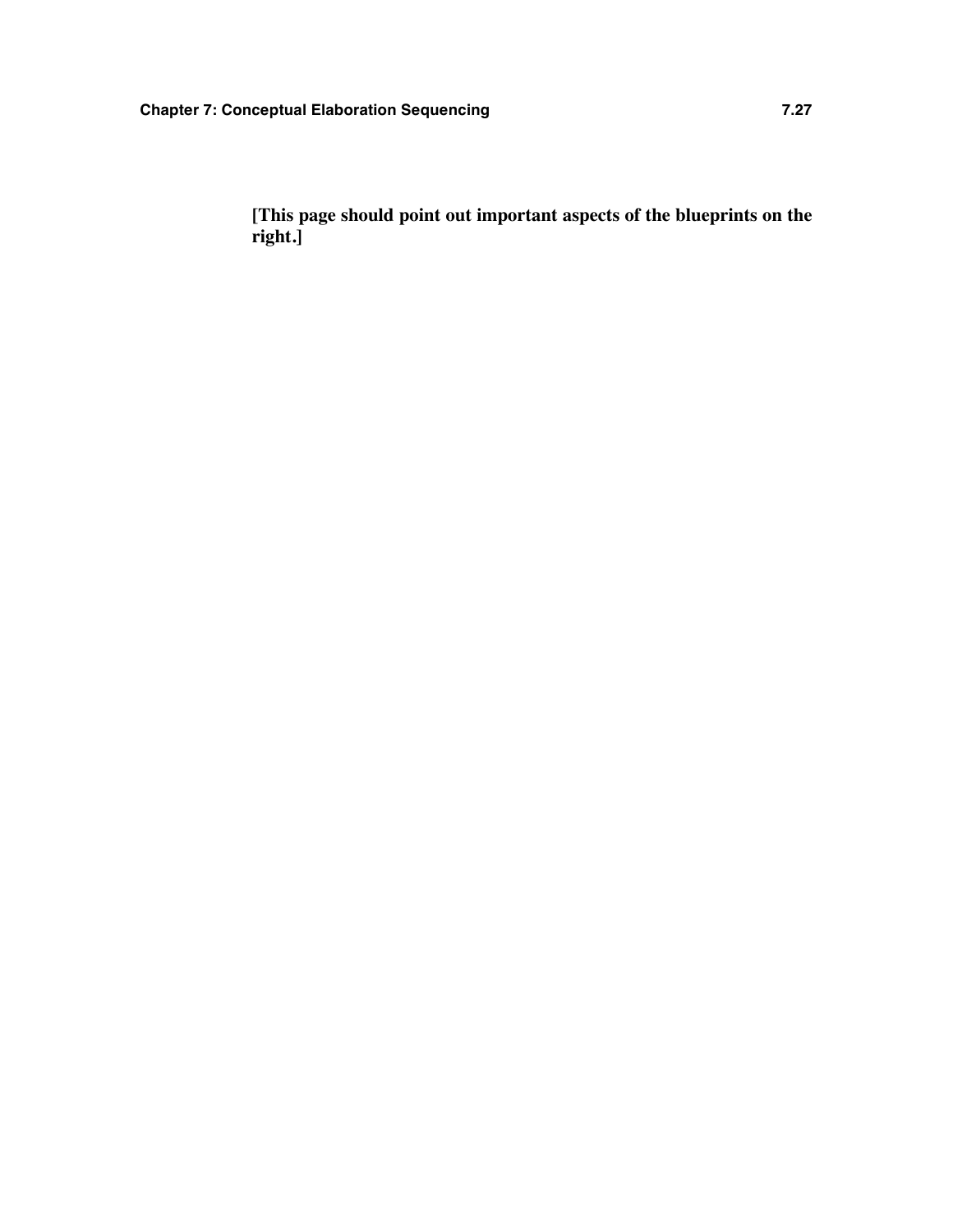| Episode 3.6 The Skeletal System |                                            |                                                                       | Time: 1 hour |
|---------------------------------|--------------------------------------------|-----------------------------------------------------------------------|--------------|
| <b>Organizing Content</b>       |                                            | <b>Supporting Content</b>                                             |              |
| Bone:                           | Spongy bone<br>Bone marrow<br>Compact bone | Appendicular skeleton<br>Axial skeleton<br>Osteoporosis               |              |
| Joint:                          |                                            | Pivotal joint<br>Ball-in-socket joint<br>Hinge joint<br>Gliding joint |              |
| Cartilage:                      | Matrix                                     |                                                                       |              |

| Time: 1 hour<br><b>Episode 3.7 The Nervous System</b> |                                                                       |                                                                     |
|-------------------------------------------------------|-----------------------------------------------------------------------|---------------------------------------------------------------------|
| <b>Organizing Content</b>                             |                                                                       | <b>Supporting Content</b>                                           |
| Brain:                                                | Medulla<br>Pons<br>Cerebellum<br>Hypothalamus<br>Thalamus<br>Cerebrum | Brain damage<br>Function of each part of the brain<br>Nerve impulse |
|                                                       | Spinal cord: Gray matter<br>White matter                              |                                                                     |
| Nerve cell:                                           | Dendrite<br>Axon<br>Nerve cell body<br>Synapse                        |                                                                     |

| <b>Episode 3.8 The Reproductive System</b> |                                 |                                            | Time: 1 hour |
|--------------------------------------------|---------------------------------|--------------------------------------------|--------------|
| <b>Organizing Content</b>                  |                                 | <b>Supporting Content</b>                  |              |
| Ovaries:                                   | Estrogen<br>Progesterone<br>Egg | Prenatal care<br>Infertility<br>Conception |              |
| Testes:                                    | Testosterone<br>Sperm           |                                            |              |

**Contiinued**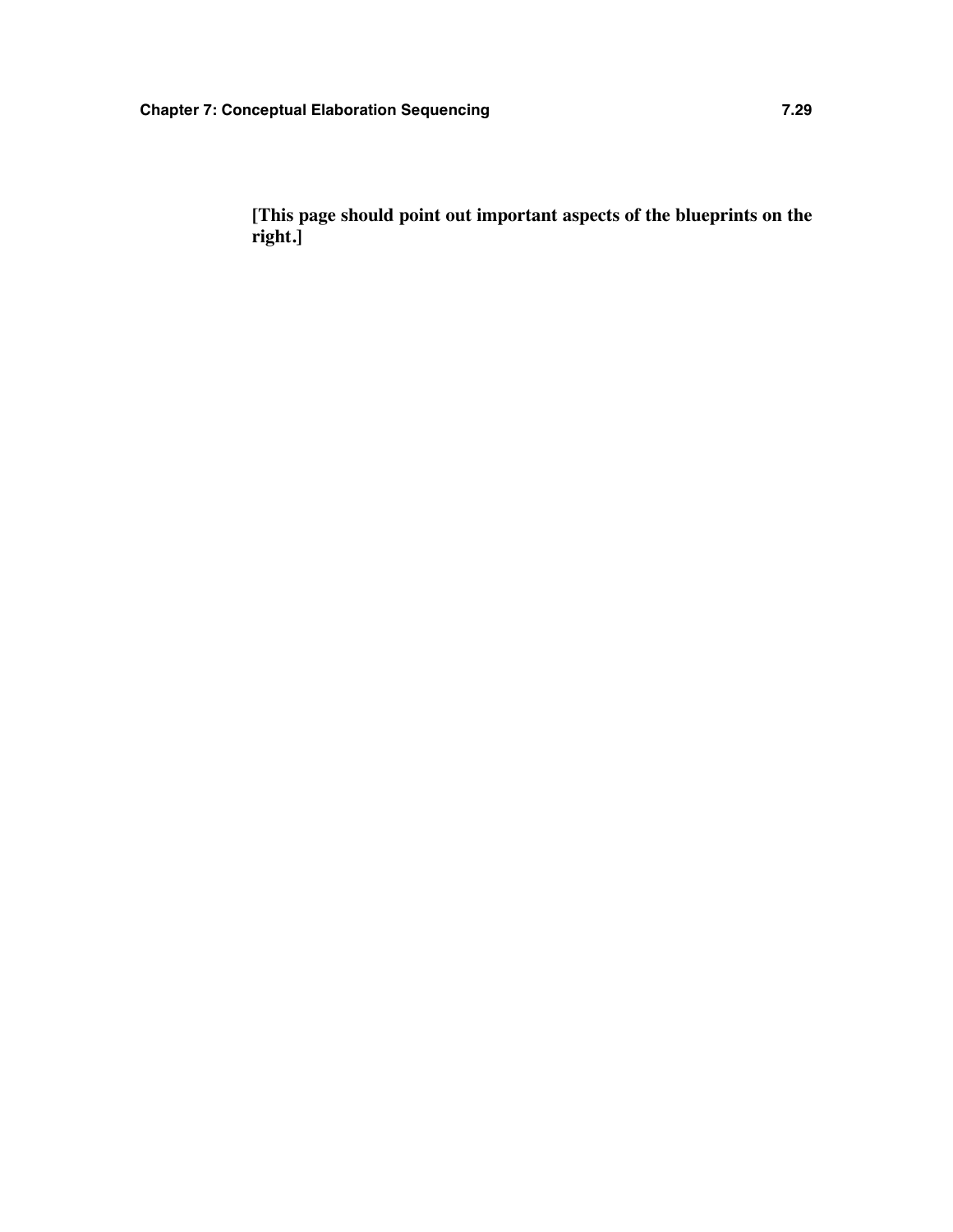| <b>Episode 4.1 The Digestive System</b> |                                    |                                           | Time: 1 hour |
|-----------------------------------------|------------------------------------|-------------------------------------------|--------------|
| <b>Organizing Content</b>               |                                    | <b>Supporting Content</b>                 |              |
| Teeth:                                  | Crown<br>Root<br>Enamel            | Cavity<br>Proper dental care<br>Heartburn |              |
| Tonque:                                 | Taste buds                         |                                           |              |
| Saliva:                                 | Digestive enzymes<br><b>Mucous</b> |                                           |              |
| Chyme:                                  | Gastric juices                     |                                           |              |

### *Fourth Level*

The following critical thinking skills should be emphasized throughout the elaboration sequence as part of the scientific method:

- hypothesizing
- analyzing data
- drawing conclusions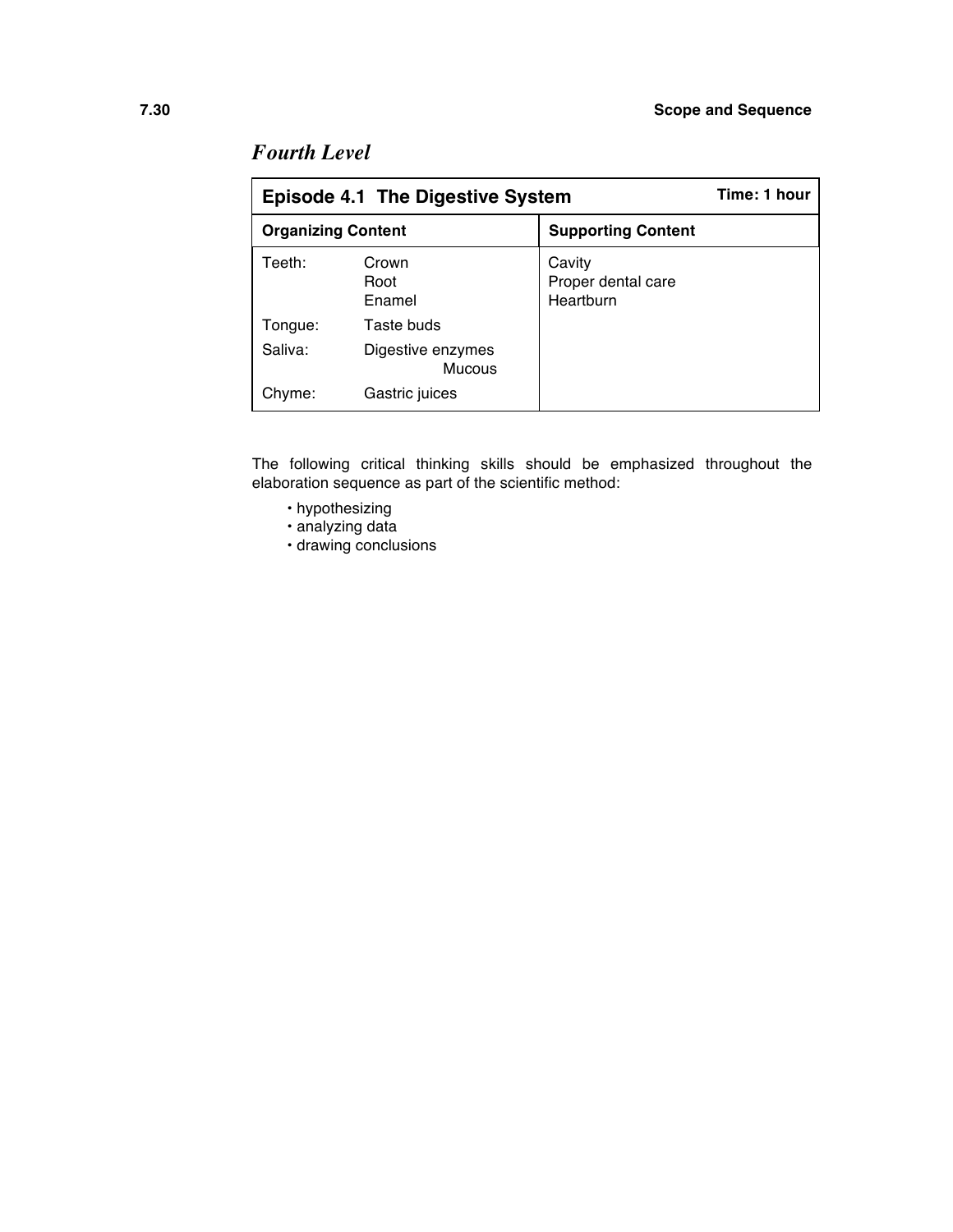## Practice Exercises

If you are using this book in a course and you want to use a problem-based learning approach to learning these skills and understandings, you should begin by selecting a problem and scenario that fit the criteria outlined below, and use the relevant prior material in this book on an as-needed basis.

I recommend you choose your own scenario and problem for this exercise, for then it will be more personally relevant and authentic. But if you do so, it is important that the scenario and problem meet certain criteria, or they will not afford you the opportunity to learn to do a conceptual analysis and sequence design. Here are the criteria.

#### *The Problem*

- The content domain should be relatively simple. Picking a more complex one will just make your project take longer, without enhancing your learning much. It may be based on a kindsconceptual structure, a parts-conceptual structure, or a matrix structure. In fact, it would be more useful to do two projects with different kinds of structures than to do a project with one complex structure of just one kind.
- The problem should only entail designing the sequence at this point, unless you are using this book in conjunction with other resources that can help you to design additional aspects of the instruction.

#### *The Scenario*

- Work on a team of 2 (or at the most 3) people to perform this project. You will learn more by sharing ideas and perspectives with each other. You will also further build your teaming skills, which are extremely important for instructional designers. I have found that the more people beyond two on a team, the less active involvement and learning will take place for at least one of the teammates.
- Try to find a real client for whom to do the project, in a school (k-12 or higher education), corporate (profit or nonprofit), or informal setting. If you can't find a real client, then arrange for a classmate or friend to be your client in a role-play type situation. Your client should serve as your subject-matter expert.